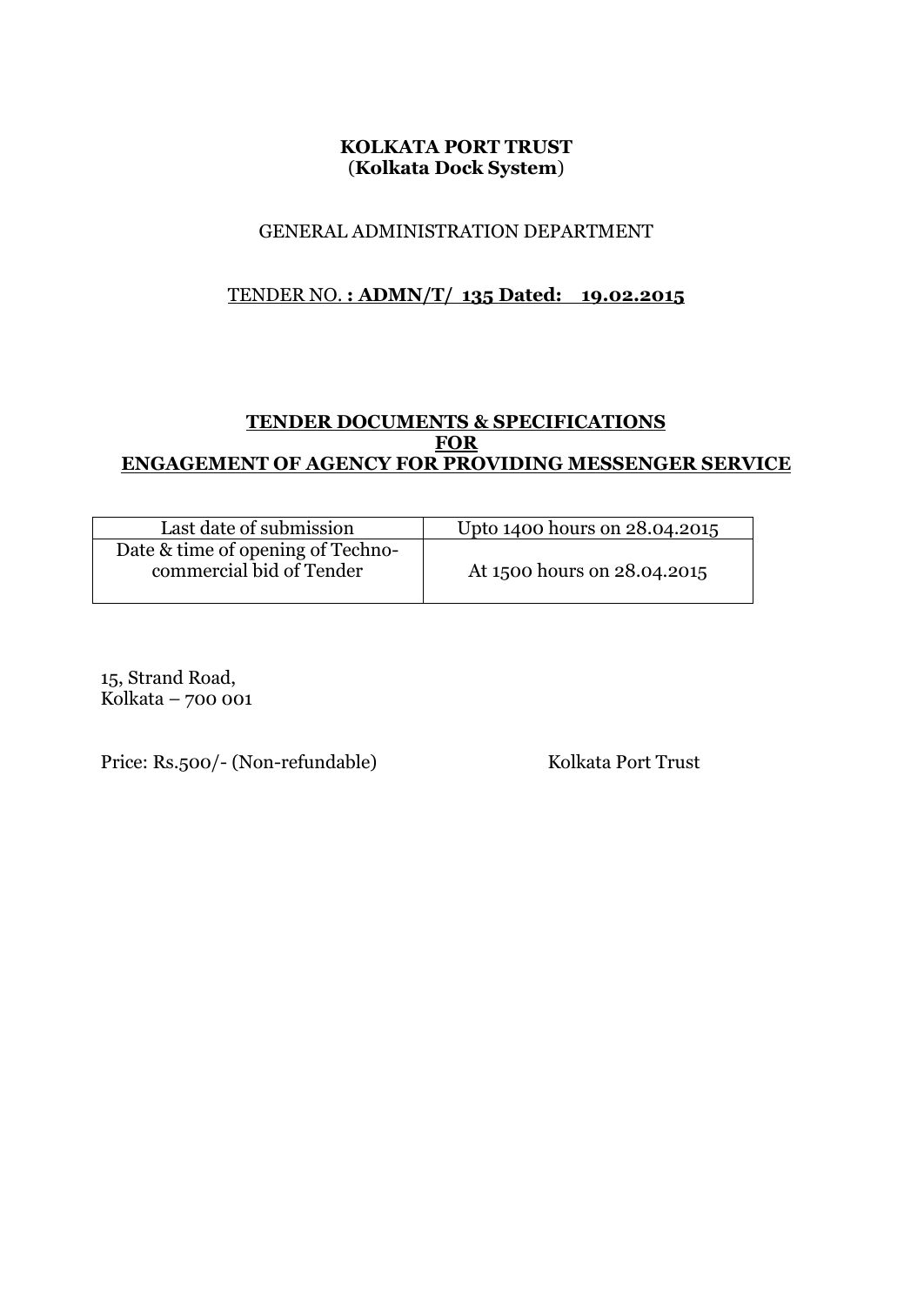#### **KOLKATA PORT TRUST** ADMINISTRATION DEPARTMENT

#### TENDER NOTIFICATON

#### TENDER NO. : ADMN/T/ 135 Dated: 19.02.2015

#### Subject:Engagement of Agency for providing Messenger Service

Sealed tenders in prescribed form are invited from Agencies for providing messenger service to different offices of Kolkata Dock System (KDS) of Kolkata Port Trust (KoPT) for three years.

|           | <b>Tender Document Fee</b>                                      | $Rs.500/-$                                                                                     |
|-----------|-----------------------------------------------------------------|------------------------------------------------------------------------------------------------|
| $\rm ii)$ | <b>Earnest Money</b>                                            | $Rs. 20,000/-$                                                                                 |
| iii)      | <b>Sale of Tender Document</b>                                  | From 25.03.2015 to 20.04.2015<br>during Office Hours (except<br>Saturdays, Sundays & holidays) |
| iv)       | Pre-bid Meeting                                                 | At 1500 hours on 21.04.2015 at<br>Conference Room, KoPT Head<br>Office.                        |
| V)        | Last date of submission of<br>Tender                            | Upto1400 hours on 28.04.2015.                                                                  |
| vi)       | Date & time of opening of<br>Techno-commercial bid of<br>Tender | At 1500 hours on 28.04.2015.                                                                   |
| vii)      | <b>Opening of Price Bid</b>                                     | Will be announced later                                                                        |

Tender document may be obtained from the office of Administration Department at 15, Strand Road, Kolkata – 700 001 on deposition of Rs.500/**-** in cash, towards the cost of tender document, against application. Alternatively, the prospective tenderers may download the complete tender document from KoPT's website [www.kolkataporttrust.gov.in](http://www.kolkataporttrust.gov.in/) and in that case, the prospective tenderers would be required to deposit Rs.500**/-** in the form of Bank draft/Banker's cheque (in favour of 'Kolkata Port Trust' from any scheduled bank, payable at 'Kolkata') prior to Pre-Bid Meeting. Deposition of the aforesaid amount is mandatory to attend the Pre-Bid Meeting and/or to submit his/their bid, in case the tender document is downloaded from KoPT's website.

The Trustees reserve the right to reject any or all the tenders fully or partly without assigning any reason thereof. KoPT is not bound to accept the lowest tender(s) in part or in full and/or may distribute the contract between two or more Tenderers without assigning any reason.

Secretary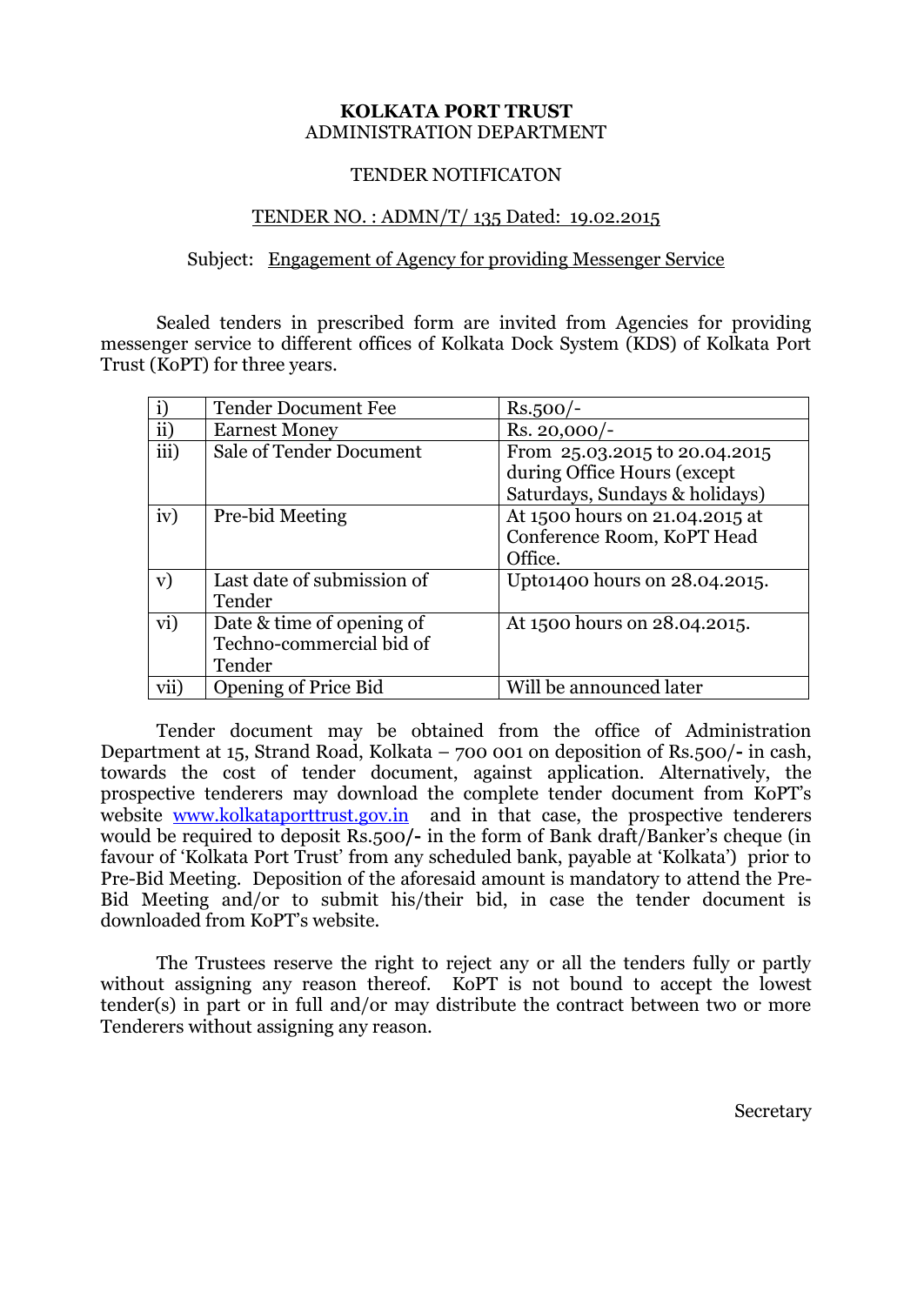### KOLKATA PORT TRUST ADMINISTRATION DEPARTMENT 15, STRAND ROAD, KOLKATA – 700 001

#### GENERAL INSTRUCTIONS TO TENDERERS

M/s………………………………………….

Dear Sirs,

To,

### Subject: Tender for Engagement of Agency for providing Messenger Service for three years,

Sealed tenders are invited from Agencies for providing messenger service to different offices of KDS of KoPT for a period of three years, with effect from the date of order, in accordance with the conditions of contract, where the messengers would be required to deliver different documents/letters/booklets/books to different offices located in Kolkata. Rate Schedule, Form of Tender etc. are attached herewith.

2. Earnest money deposit:

Each tenderer shall have to deposit with the Trustees' Financial Adviser & Chief Accounts Officer a sum of Rs 20,000**/-,** in cash, as Earnest Money and a photo copy of the Treasury Receipt (TR) so obtained, should be submitted along with the technocommercial part of the tender without which no tender will be accepted. In case the prospective tenderers download the tender document from KoPT's website, Earnest Money may also be deposited in the form of Banker's Cheque/draft from any scheduled Bank, drawn in favour of 'Kolkata Port Trust', payable at 'Kolkata', along with the techno-commercial part of the tender.

3. Refund/adjustment of earnest money deposit:

The amount of Earnest Money will be refunded to the unsuccessful tenderer(s) without interest, through A/C payee cheque/ECS, after finalization of the tender (& against surrender of the relevant original TR).

In case of the successful tenderer(s), the Earnest money will be converted into a part of Security Deposit for which a fresh Treasury Receipt will be issued (against surrender of the relevant original TR towards EMD). Delay or failure to deposit Security Deposit either in cash or in Bank Guarantee or in combination of cash and bank guarantee, will render the Earnest Money liable to forfeiture by KoPT. The Security Deposit will be retained by KoPT till expiry of the contractual period. In the event of the contractor failing to execute the contract without sufficient reason acceptable to KoPT, the Security Deposit will be forfeited along with cancellation of the contract.

# 4. **Security Deposit (SD)**

Successful Tenderer will have to submit Security Deposit for a sum equivalent to 10% of the "Total Evaluation Value of the Contract for Three Years". The successful tenderer having deposited Earnest Money, shall also have to deposit within 7 days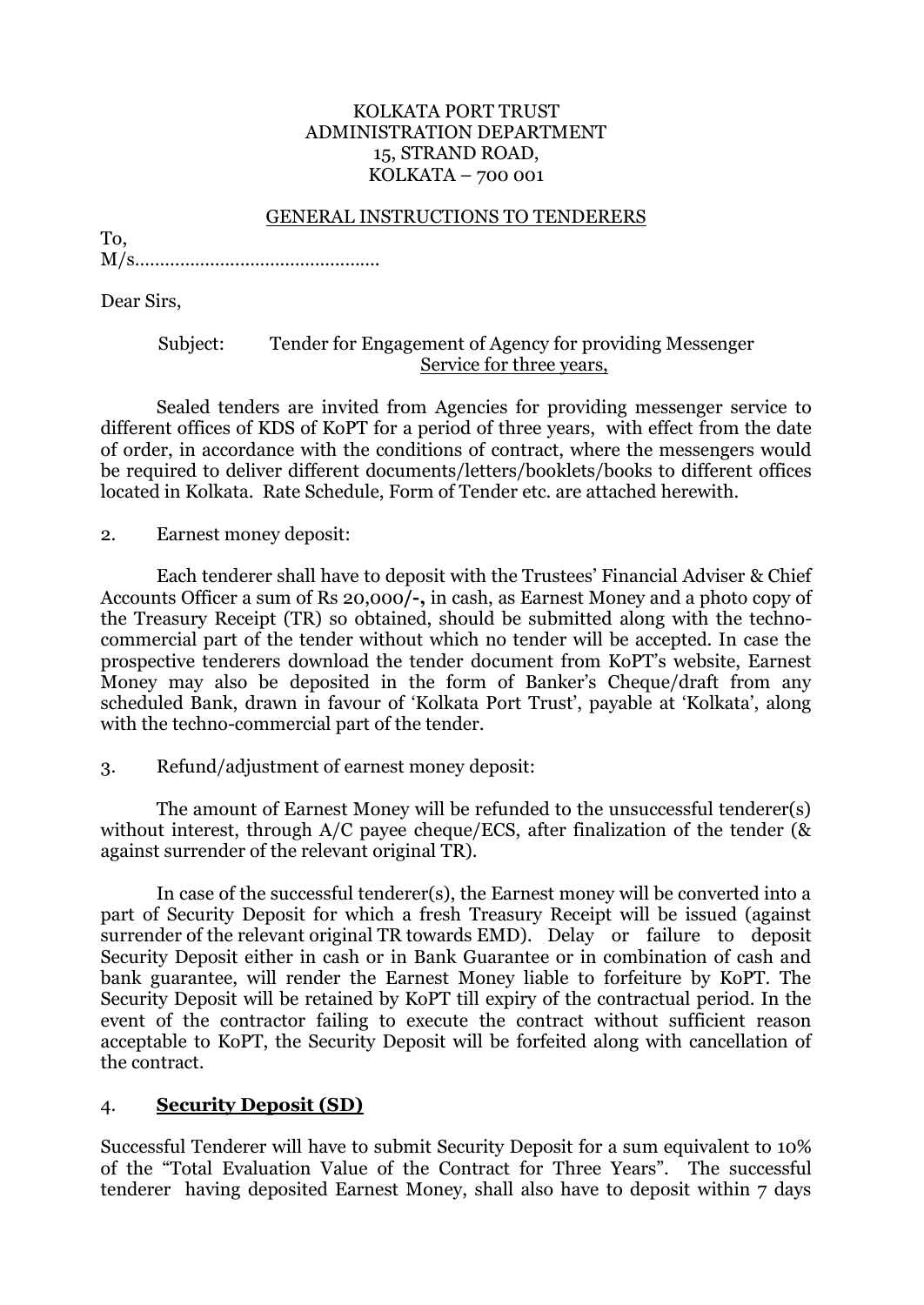from the date of receipt of intimation to this effect, the balance amount of Security Deposit, either in cash / Demand Draft in favour of 'Kolkata Port Trust" from a Nationalized/Scheduled Indian Bank having office at Kolkata, valid for three years & six months or in the form of Bank Guarantee or in combination of cash & Bank Guarantee where the Bank Guarantee should be on non-judicial stamp paper of at least Rs.50/- from a Nationalised Bank's Kolkata Branch, valid for three years & three months, as per enclosed proforma **(at Appendix I).** 

If successful tenderer fails to deposit the SD within the scheduled time, the EMD of successful tenderer will be liable to be forfeited.

# 5. **Refund of Security Deposit (SD)**

 The Security Deposit will be retained by KoPT till expiry of the contractual period. In the event of the contractor failing to execute the contract without sufficient reason acceptable to KoPT, the Security Deposit will be forfeited along with cancellation of the contract.

On due and satisfactory performance of the Contract and on completion of all obligations by the contractor under the contract, the Security Deposit will be refunded to them, subject to the following conditions:

- a) After deducting the amount from the Security Deposit, which may fall due towards any claim for loss or for whatsoever reasons felt necessary by KoPT.
- b) The contractor shall have to apply for the refund of Security Deposit. Before releasing the Security Deposit, the contractor shall also have to submit a certificate to the effect that they have no claim(s) against KoPT under this contract. If any Bill(s) for the job done under this contract is/are left pending at the time of releasing the Security Money, the contractor may furnish the certificate in the following format :

"I/We hereby certify that there are no claims against KoPT under contract No………………….for the job……………. except to the extent of the claims preferred by me/us as per the under-noted bills already submitted to you."

6. This is essentially a rate contract valid for three years from the date of awarding the contract on the successful tenderer.

# 7. **Pre-qualification criteria** :

The intended tenderer should submit necessary documents indicating work experience during the last 7 years as under :

- i. completed 3 similar works amounting Rs. 4 lakhs of each
- ii. completed 2 similar works amounting Rs. 5 lakhs of each
- iii. completed 1 similar work amounting Rs. 8 lakhs

All related work orders along with completion certificates for each work should be submitted with the offer.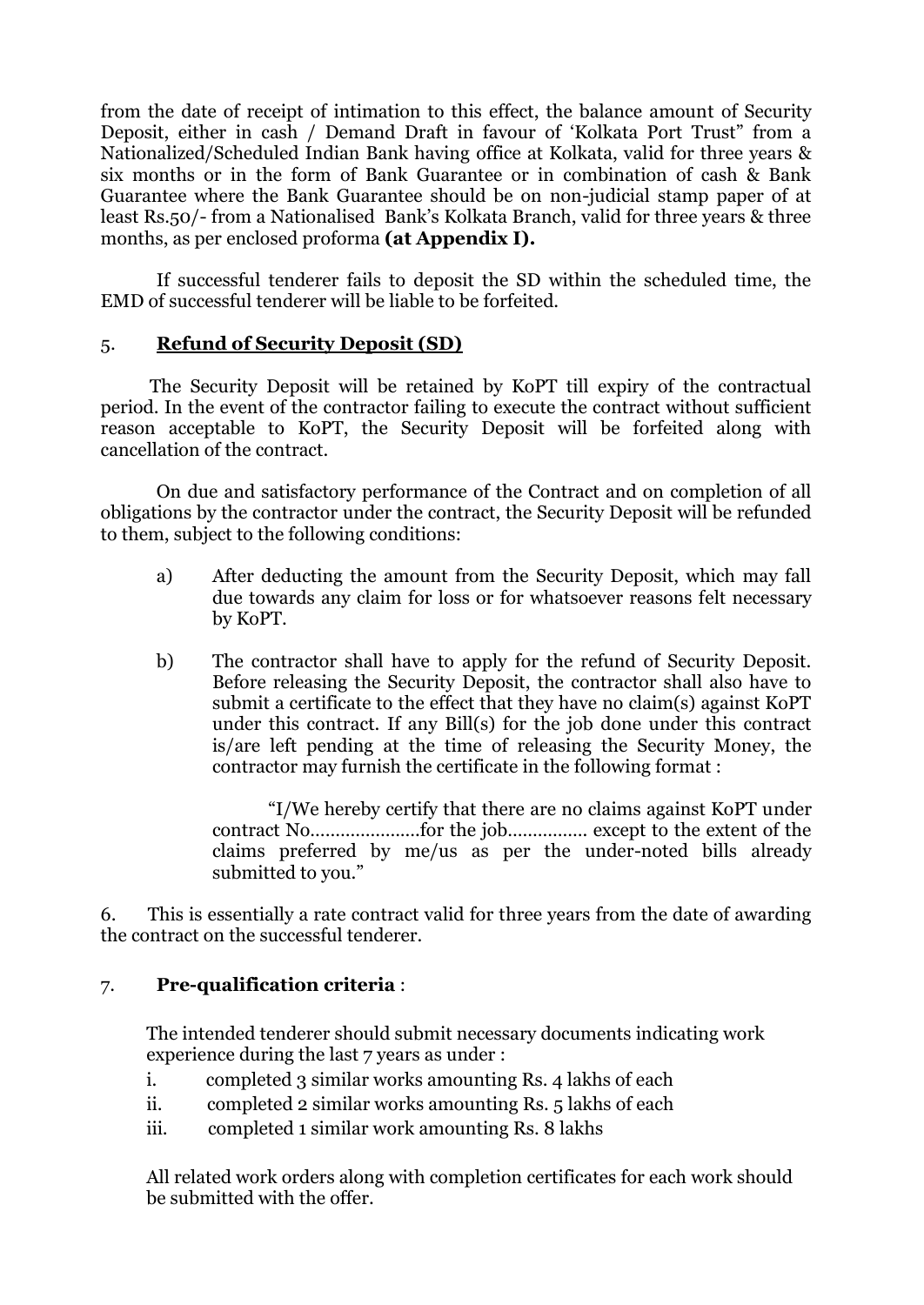# 8. **Validity period of tender:**

The tender shall remain valid for acceptance for a period of 6 (six) months from the date of opening of the price part of the tender. If any tenderer withdraws his/their tender before the aforesaid six months, the Earnest Money deposit will be liable to be forfeited.

# 9. **Deviation from the conditions of tender:**

It is impressed upon the tenderer that the instant tender should be based on the conditions and specifications stipulated in the tender documents and that the tenderer shall not stipulate his own terms and conditions in deviation thereof, as apart from the likelihood of vitiating the tender, such deviations will lead to non-uniformity of tender and make evaluation of tenders difficult and accordingly, will render such tender liable to rejection/cancellation. However, if the tenderer feels that deviation is unavoidable, he should place the same, clause-wise, with justification, in the Pre-Bid meeting. The decision taken during the aforesaid Pre-Bid meeting on the proposed deviations will, however, be binding on the tenderers.

# 10. **Manner of submission of tender:**

The tender must be submitted in sealed cover super scribed "**Tender for engagement of Agency for providing Messenger Service"** and put in the Tender Box bearing the same superscription kept for the purpose, in the office of the Administration Dept. by **1400 hours of 28.04.2015.** The manner of submission of tenders shall be as detailed below :

- i) The tender must be submitted in two parts, both under separate sealed covers duly super scribed "Price Bid" & "Techno-commercial Bid" and both the sealed covers should be kept within the main sealed cover super scribed "**Tender for engagement of Agency for providing Messenger Service".**
- ii) The sealed cover super scribed "**Price Bid**", should contain only the duly signed, stamped & completed BOQ. No condition or conditional rebate should at all be indicated in the Price Bid.
- iii) The sealed cover super scribed "**Techno-commercial Bid"** should contain **self-attested**, legible copies of the following documents:
	- a) Valid & relevant Trade License,
	- b) Partnership deed in case the tenderer is a partnership firm,

O R

Certified copy of Memorandum of Association in case the tenderer is a company,

OR

Document/Statement indicating that the tenderer is a proprietorship firm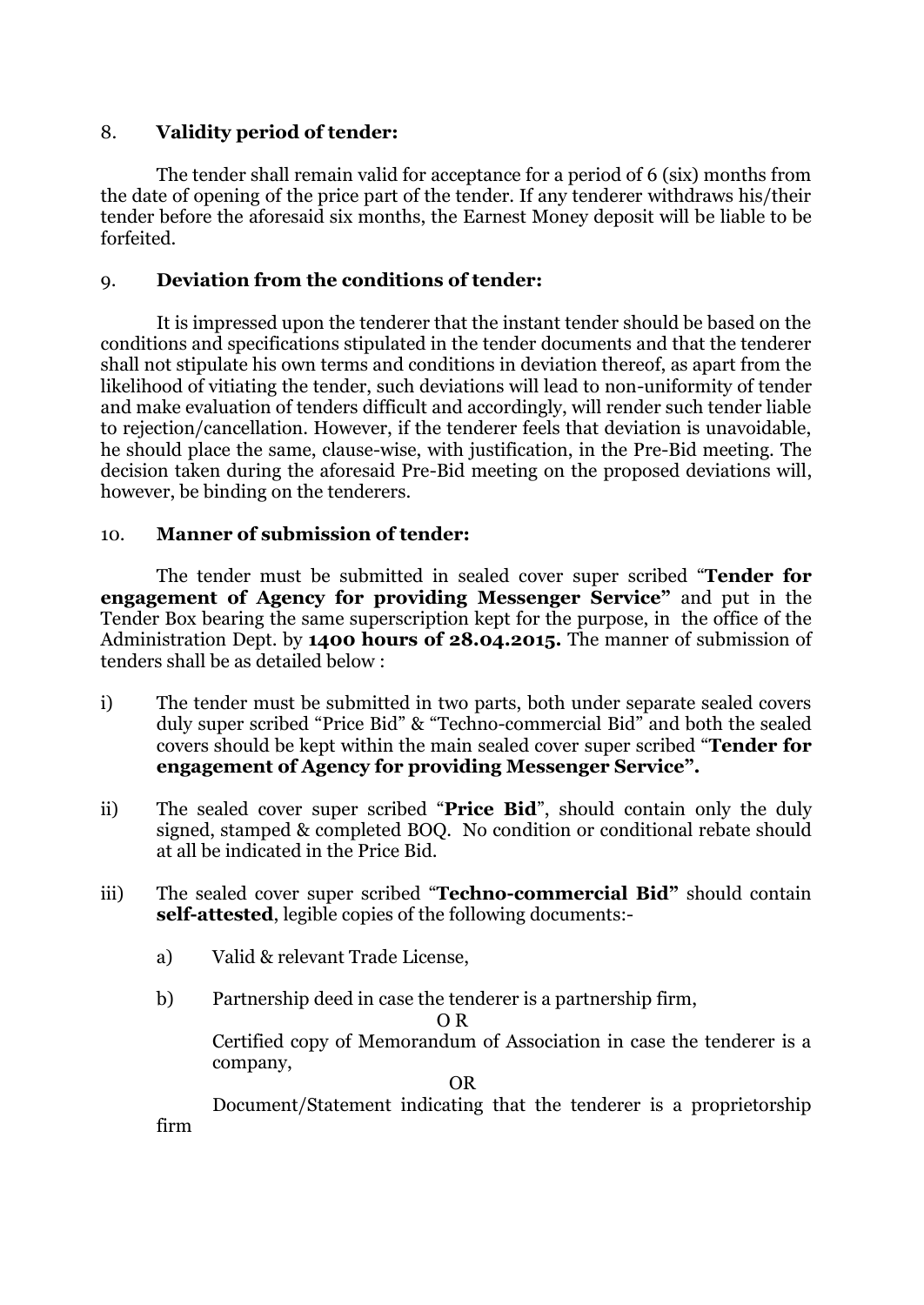- c) Documents relating to **audited** (if required, as per relevant Act/Statute of the country) financial position including copies of the Balance Sheet, Profit & Loss Account for last 3 years (i.e.;2011-12,2012-13 & 2013-14).
- d) The successful tenderer must have an office in the Kolkata Corporation area; otherwise, his offer may not be accepted. Accordingly, the full address of the contractor's Kolkata Office with the name of the contact officials along with the contact telephone Nos., fax Nos, mobile Nos., email IDs etc. should be furnished in **Appendix II** (enclosed) so that they may be contacted by the KoPT officials/users, as and when required.
- e) A separate forwarding letter indicating **unqualified** acceptance of KoPT's Terms & Conditions in full (format is at **Appendix III**).
- f) Signed & stamped copies of KoPT's Tender Documents (i.e. each page of the tender document needs to be signed & stamped by the tenderer) including cancelled, blank Rate Schedule i.e. without any price.
- g) Copy of the Treasury Receipt issued by KoPT's Financial Adviser & Chief Accounts Officer against Earnest Money Deposit as mentioned in Clause 2 above. In case of downloading the tender document from KoPT's website, Banker's Cheque/Draft may be deposited, in lieu of the TR, as per clause 2 above.
- h) Copy of the Treasury Receipt of Rs.500/- issued by KoPT's Financial Adviser & Chief Accounts Officer towards the cost of tender document.
- i) Supporting documents regarding tenderer's capabilities for undertaking the jobs of Courier/Messenger service of other organizations of repute where he/they is/are involved in handling of documents, based on collection from multiple points and delivery to multiple points. Their total experience in this field of work should not be less than 3 years on the date of opening of the Techno-commercial part of the tender. The decision of the Tender Committee regarding competence of the tenderer within the meaning of this clause shall be final & binding.
- j) Service Tax Regn. Certificate showing 15 digits Service Tax Code No.
- k) Provident Fund Registration Certificate, if applicable.
- l) Valid document of up-to-date payment of Profession Tax.
- m) Copy of PAN Card
- n ) Copy of ESI Registration Certificate. [(i) If the party is not covered under ESI Act or exempted, necessary documents along with an Affidavit before a First Class Judicial Magistrate (**Appendix IV)** have to be submitted. (ii) If the party is not covered under ESI Act, they must additionally indemnify KoPT against all damages and accident occurring to his labour, on a Non-Judicial Stamp Paper worth of at least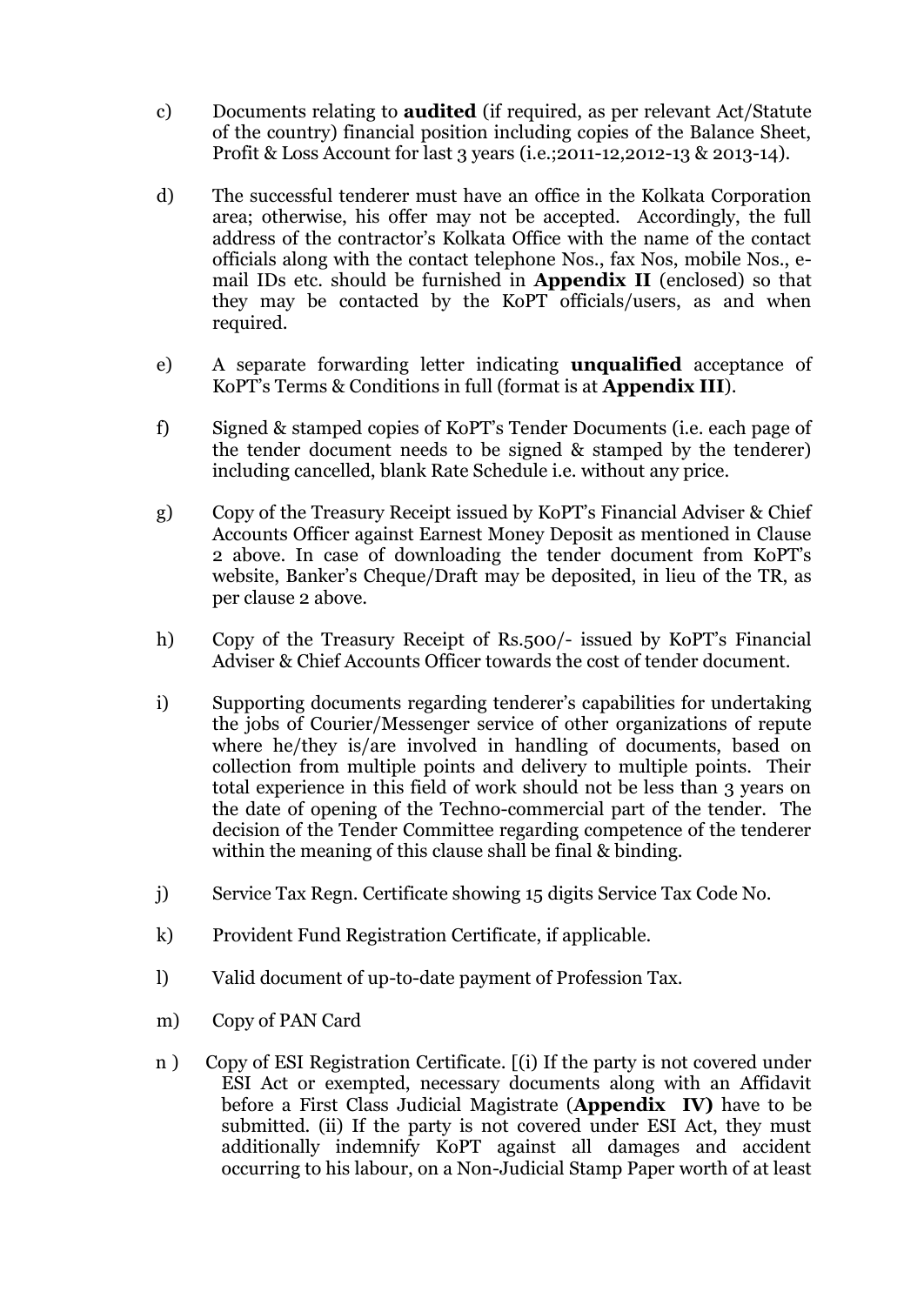Rs.50/- **(Appendix V),** which should be submitted along with Techno-commercial Bid].

o) Signed & stamped copies of KoPT's Record Note of discussion in the Prebid meeting, if circulated (i.e. each page of that document needs to be signed & stamped by the tenderer).

The successful tenderer shall be required to produce the documents as mentioned from (a) to (c) & (g) to (n) above in original, as and when called for by the KoPT officials.

Tenderers may note that non-submission of any of the aforesaid documents / nonfulfillment of any of the aforesaid criteria, might lead to disqualification of their offers.

# 11. **Termination of contract:**

The contract may be terminated anytime within the currency period of the contract by KoPT at its sole discretion for any of the following factors & for such cancellation, KoPT will under no circumstance be liable for any financial repercussion to the contractor:-

- a) Breach of any terms and conditions of contract.
- b) Any unlawful act of the contractor(s) on any third party on behalf of the contractor entailing any damage/loss to the property/material of KoPT or any inconvenience to the KoPT.

 The decision of the Chairman, KoPT to this effect, shall be final & binding on the contractor.

#### 12. **Adherence to Rules & Regulations:**

The contractor shall strictly adhere to all rules and regulations as laid down by the Govt. of India, State Government and Kolkata Port Trust or any other statutory body in respect of execution of the contract.

#### 13. **Insurance:**

Kolkata Port Trust will not be responsible for any injury, fatal or otherwise, to the personnel engaged by the contractor during the course of execution of the contract and the Contractor, in their own interest, should obtain suitable and sufficient coverage from the appropriate authority and no claim/correspondence on this account will be entertained.

# 14. **Contract Agreement:**

The successful tenderer shall be required to execute at his/their own cost and expenses a Contract Agreement' on a non-judicial stamp paper of not less than Rs.50/- (Rupees Fifty only) signed jointly by the representatives of KoPT & Tenderer under official seals as per the enclosed format (at **Appendix VII**).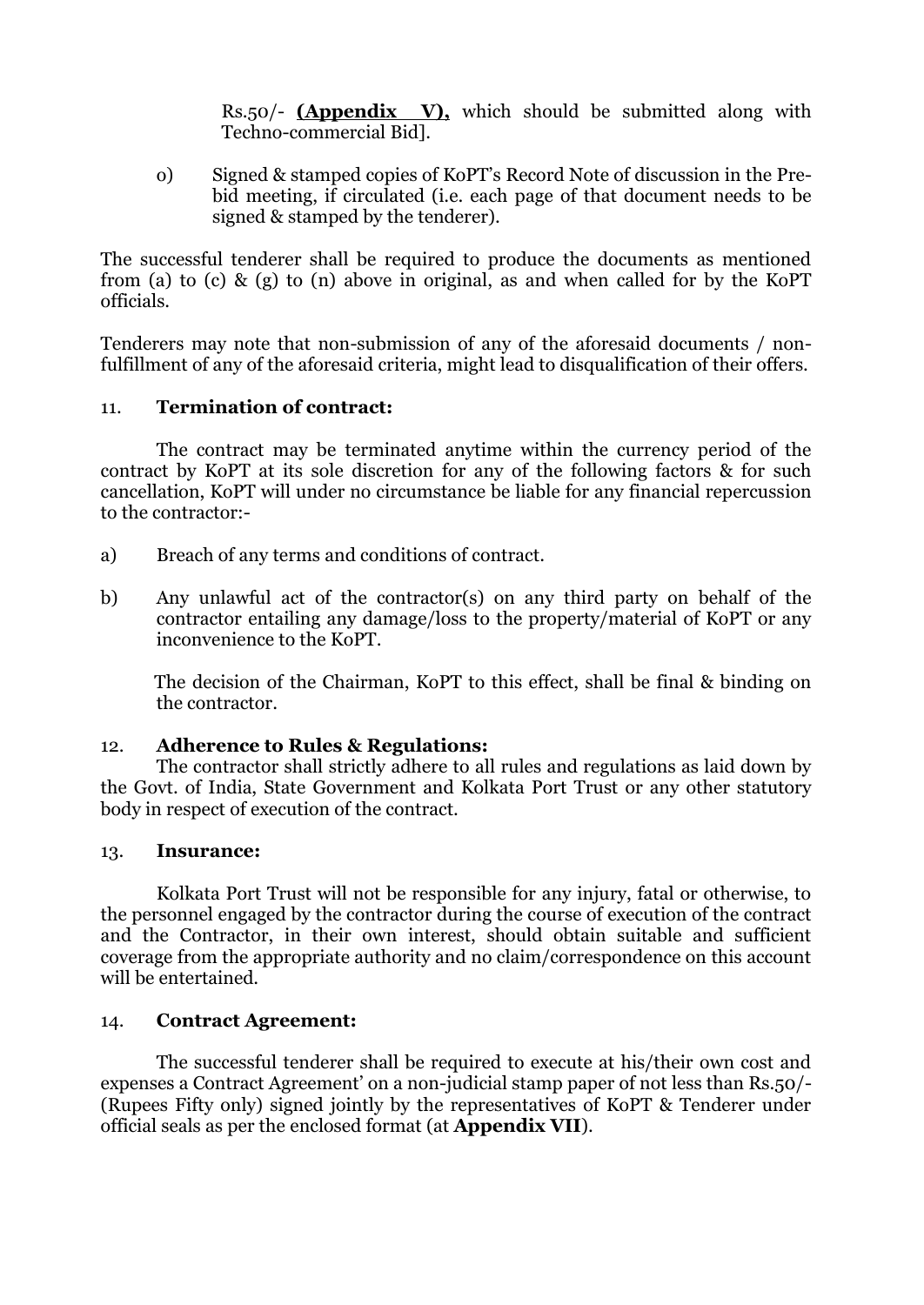#### 15. **Income Tax:**

The Tax deduction at source will be made from all payments made to him under this contract. The T.D.S will be deducted from the contractor's bill at source, at the appropriate rate, as per relevant provision of Income Tax Act, 1961 or any amendment thereof.

### 16**. Service Tax**

 Service Tax, as and if applicable, shall be paid by the Trustees, on actual basis, on submission of copy of Service Tax Paid challan as per rates prevailing at the time. As Ko.P.T is not a registered body corporate, it is not liable to pay service tax under "Reverse Charge Mechanism"as per service tax law. The service provider is liable to charge service tax as applicable.

# 17. **Pre-bid Meeting:**

All Tenderers are advised to attend the Pre-bid meeting in order to make themselves fully aware of the work conditions. In the event of non-attendance of the Pre-bid meeting by the Tenderers, it would, however, be presumed that the tenderer has fully considered all factors, risks & contingencies which will have direct & indirect impact on his expenses & profit from the work and no correspondence from the tenderer/contractor in this regard would be entertained. The 'Record Note of Discussion' of the Pre-bid meeting, if circulated, would also be made available in the website of Kolkata Port Trust. Any prospective tenderer may download the 'Record Note of Discussion' of the Pre-bid meeting from the website of Kolkata Port Trust, if circulated, and take necessary action accordingly.

# 18. **Expense regarding preparation/submission of tender:**

Kolkata Port Trust will not be responsible for any cost or expense incurred by the Tenderer in connection with preparation or submission of the tenders.

Secretary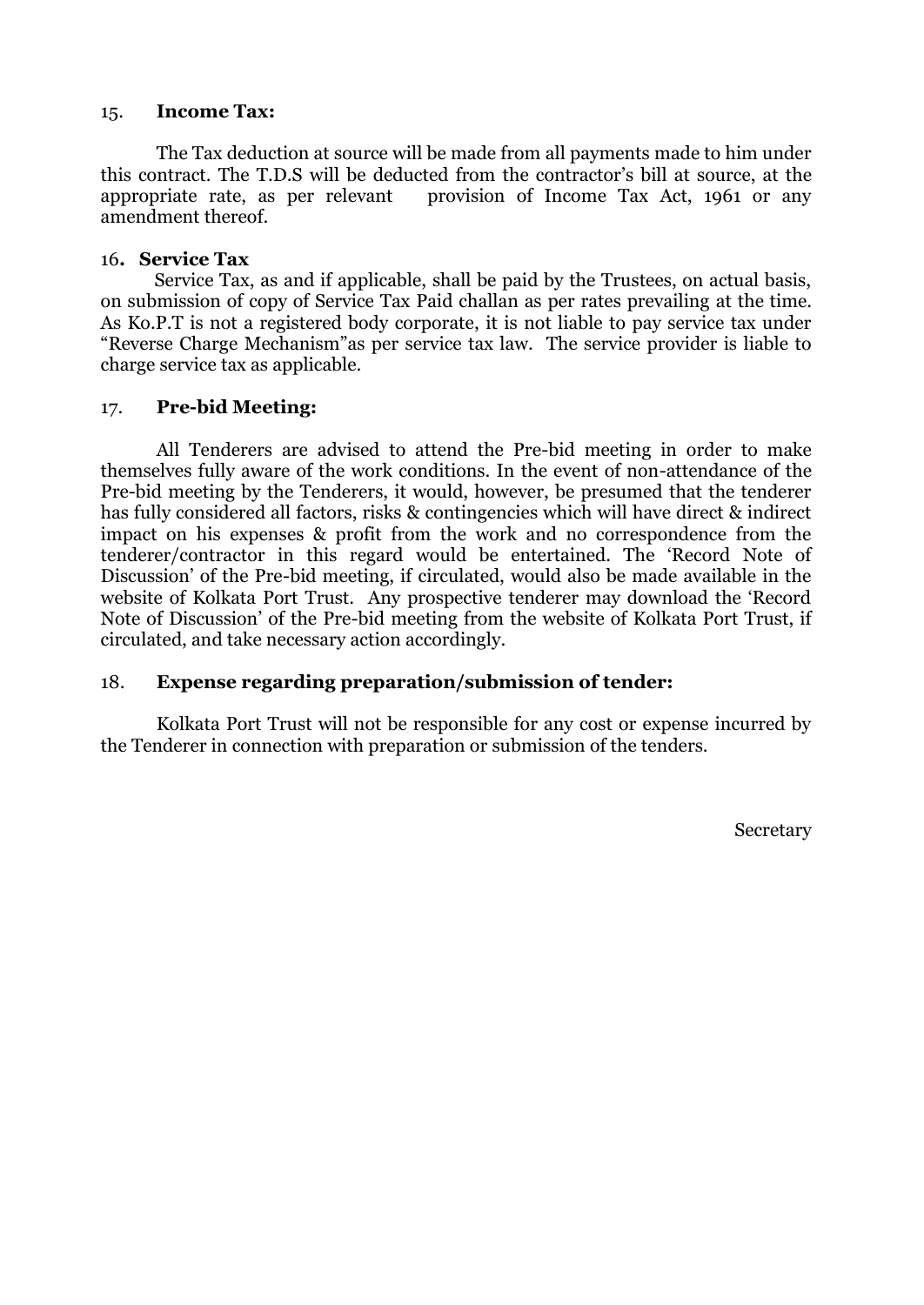### **SPECIAL CONDITIONS OF CONTRACT**

### 1. **Document**

A 'document' will be either of the following having specific and separate entry in the dispatch slip.

- i) A single letter with or without enclosures.
- ii) Composite statement/list/chart consisting of one or multiple pages, with or without a forwarding letter.
- iii) A book/booklet.
- iv) A sealed envelope of any size and weight.

# 2. **Scope of work:**

I) The successful tenderer will have to collect documents from the Central Receipt & Despatch Section of KoPT Head office and to deliver those to the following offices:-

SCI's office at Strand Road, SBR's Office, Marine House, Navy Office, Office of Mooring Master, Fairfield, Office of ES, DM's office, MM Dept, No. 8 Workshop, Office of SE Rly, Office of DCPD, NSD, KPD, Subhas Bhawan, HSD Office, CRO's Office, Centenary Hospital, PSO Office, Dock Vigilance office, CDLB Office, Fire Office, Fair Weather House Institute, 51, C.G.R Road, Hide Road Institute, EJC, National Maritime University, GRSE, Port Fire Station, SPPS, WPPS, Offices of National Union and Calcutta Port & Shore Mazdoor Union, Libyan Tea Warehouse, Model Centre, CIWTC office, Offices within Taratolla Colony, Quarters situated on/in Port Land Park, Nimak Mahal Road, Dumayune Avenue, Brace Bridge Road, Remount Road, CGR Road, Taratolla Colony.

- II) The successful tenderer will also have to collect documents from the aforesaid offices (& not quarters) for delivery to Central Receipt & Despatch Section of KoPT Head office only.
- III) Collection

The successful tenderer will have to collect documents from the following points at the time mentioned against it, on all working days:-

| Name of the office                                        | Time of    | <b>Frequency</b> |
|-----------------------------------------------------------|------------|------------------|
|                                                           | collecting |                  |
|                                                           | documents  |                  |
| Central Receipt & Despatch   By 12-00 hours               |            | All working days |
| Section (CRD), Administration                             |            | KoPT Head<br>of  |
| Dept, KoPT, 15, Strand Road,                              |            | Office           |
| Kolkata - 1                                               |            |                  |
| Other offices $(8 \text{ not quarters})   By 17-00 hours$ |            |                  |
| mentioned in paras $2 \text{ (I)} \& 2 \text{ (II)}$      |            |                  |
| above of 'Special Conditions of                           |            |                  |
| Contract'                                                 |            |                  |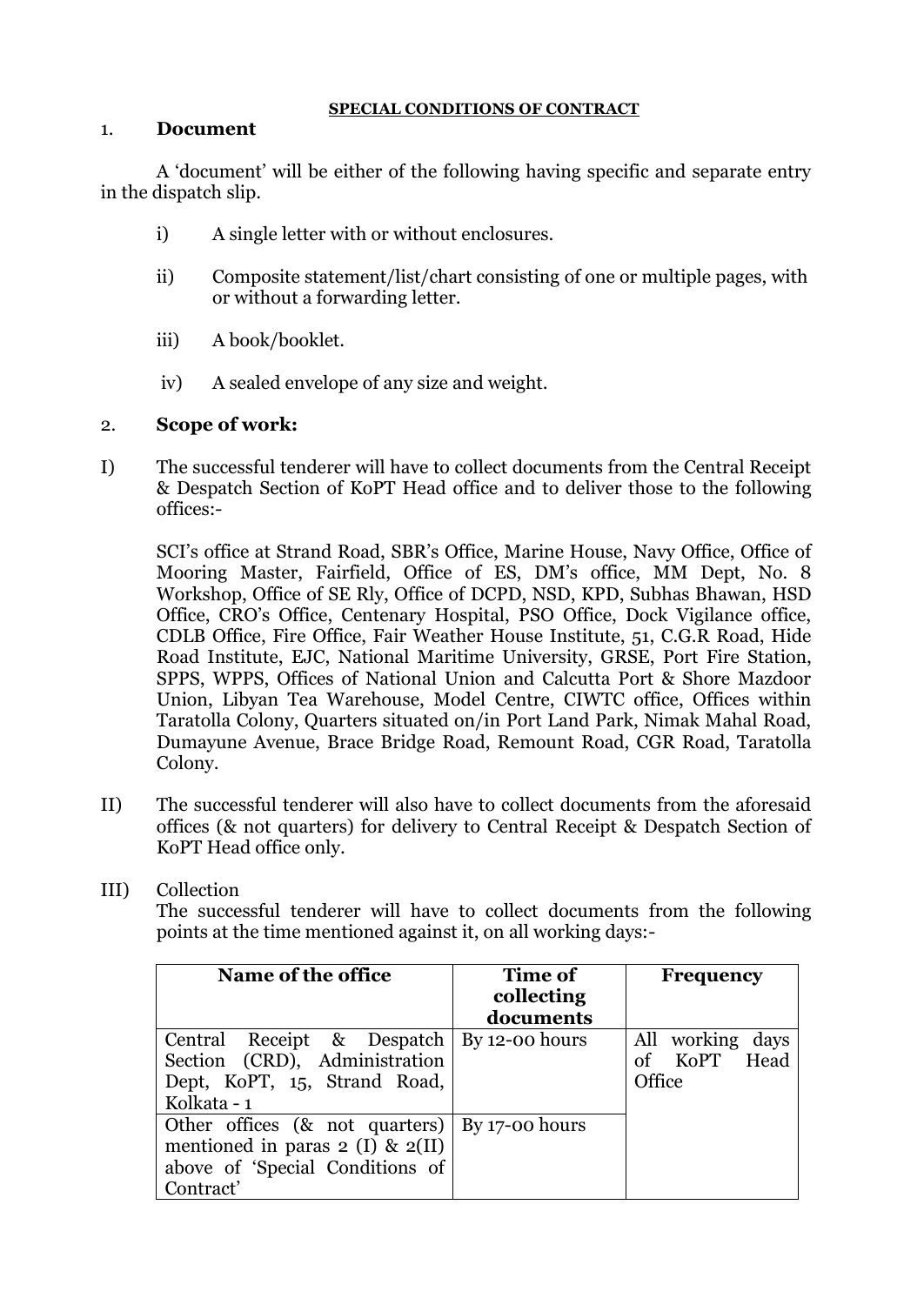The Despatcher attached to the Offices/Sections, will get the Despatch Slips prepared prior to the stipulated time and hand over the same to the contractor's representative along with the documents meant for despatch.

The Contractor will have to get the Despatch Slips printed at his/her own cost in the proforma given in **Appendix VIII**. The Despatch Slips will be in triplicate (each copy showing the same serial No.) each having different distinguishing colors (say, White, pink & yellow). The Despatch Slip will have serial Nos. marked on them. The given format of the Despatch Slip, however, would be finalized in consultation with the successful tenderer.

# IV) Delivery

- i) Office addressee shall include the Receiving Section of the offices or the individual addressee.
- ii) Documents should be delivered within 24 hours from the time of receipt of documents.
- V) Acknowledgement
	- i) The Despatch Slip duly acknowledged by the addressee should be returned to the respective sender within 3 days from the day of delivery of the last document covered by the relevant Despatch Slip.
	- ii) In the event of detection of fake acknowledgement or forgery of any kind, the services of the contractor will be liable to be terminated and Security Deposit will be liable to be forfeited.

# 3. **Damage:**

- a) Late Delivery
	- i) If the documents are not delivered within 48 hours from the time of receipt of documents, Rs.2/- per document per day of delay (beyond 48 hours) would be deducted as damage.
	- ii) In case the Despatch Slip is not returned within the time frame mentioned against Para 2 (V) [i], damage @ Rs 10/- per Despatch Slip per day of delay, would be deducted.
	- iii) The contractor shall ensure that all documents not delivered by him, are returned with the respective Despatch Slip, within 5 days from the day of receipt of documents. Failure to do so would attract damage as per Clause 3 (b) below.

# b) Documents neither delivered nor returned

If a document is neither delivered nor returned as stipulated in Clause 3(a)[iii] above, damage @ Rs.100/- per document, would be deducted from the monthly bill payable to the contractor.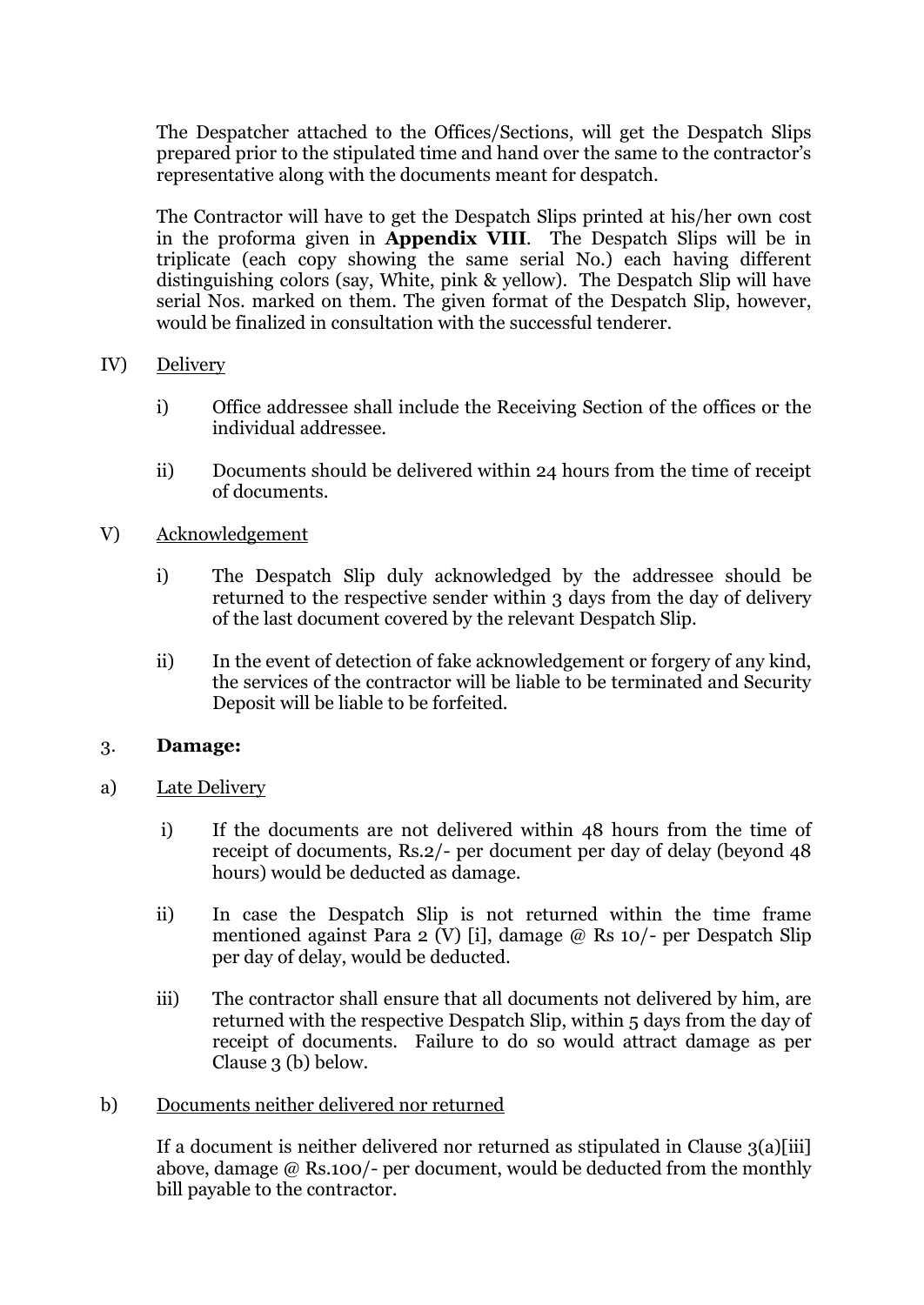c) Failure to collect documents for delivery

If the contractor fails to collect documents from any or all sender(s) on any working day, Rs.500/- per day of non-collection would be deducted from the monthly bill payable to the contractor, as damage.

N.B. Saturdays, Sundays & Holidays of KoPT Head Office will not be counted for the purpose of calculation of any kind of delay on the part of the contractor.

### 4. **Risk Purchase**:

Without prejudice to any of its legal rights, KoPT shall have the power to recover the said amount of Damage as in clause 3 above, from any money due or likely to become due to the contractor. The payment or deduction of such damage shall not relieve the contractor from his obligation to complete the work or from any of his other obligations/liabilities under the contract and in case of the contractor's failure & at the absolute discretion of Secretary, KoPT, the work may be ordered to be completed by some other agency at the risk & expense of the contractor, after a minimum three days' notice in writing, has been given to the contractor by the Secretary, KoPT or his representative.

### 5. **Force Majeure**

In the event of the contractor/KoPT being prevented from fulfilling its obligation or part thereof arising out of this contract due to any Force Majeure event like acts of God (flood, earthquake etc.) or war, civil commotion, strike, etc., the affected party shall forthwith but in no case later than 24 hrs. from the commencement of such event, intimate the other party as to the commencement of such event and continue to intimate after every 7 days during continuance of such event. The affected party shall, upon cessation of such event, promptly inform the other party and shall commence its obligation in part or in full arising out of this contract, which was kept suspended due to such events of "Force Majeure".

# 6. **Dock Permit**

The successful Tenderer will have to obtain Dock Permits for all its messengers/staff who would be required to enter inside the dock premises, **free of cost**, from Supdt. (Permit) of Traffic Dept, KoPT. Even the messengers/staff that would be required to enter into dock premises once in a while should have valid dock permit.

# 7. **Messenger/staff of the contractor:**

The contractor must maintain adequate number of messenger/staff to ensure smooth operation and timely desptach of documents. The contractor will also be liable for the conduct of his /their messenger/staff inside the docks as well as in all the offices/quarters where his/their personnel would call. Secretary may, at his discretion, direct the contractor to discontinue the services of any of its employees for performing duties under this contract only.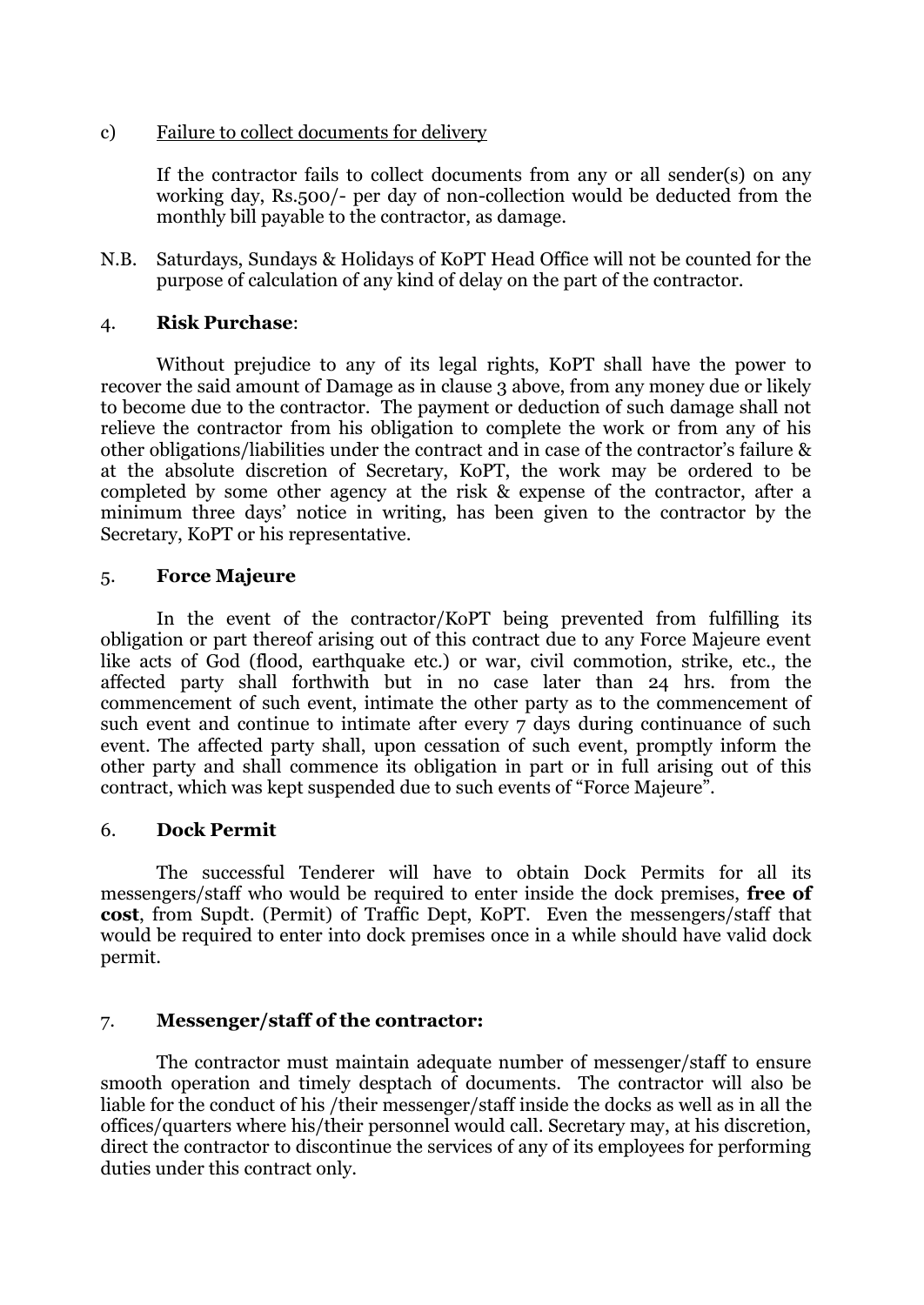# 8. **Rates to be fully inclusive of all expenditure:**

The successful tenderer must have cleared all duties and otherwise complied with all rules and regulations of the Central & the State Government.

KoPT shall not be liable to pay any money to the contractor at all in way of operation of this contract, except for specific charges quoted by him/them and all other charges/costs should be borne by the contractor.

# 9. **Escalation:**

During the period of contract for 3 years, the contractor shall not be entitled to receive any escalation for any increase in the price of labour, materials or any other items. However, if rates of applicable taxes & duties are altered after the last date of submission of tender, the revised rates of taxes & duties will be payable by KoPT.

# 10. **Terms of payment**:

The contractor will submit monthly bills enclosing copies of relevant Despatch Slips generated by the Central Receipt & Despatch Section and certificates from all other offices that also generated Despatch Slips during that month, to the Central Receipt & Despatch Section, KoPT Head Office and the bills after being duly certified, will be forwarded to the office of FA&CAO, for payment.

KoPT pays contractors' bills through ECS. For this, the successful tenderer shall furnish the following information immediately after receipt of intimation in this regard:-

- i) Bank Account No. of the contractor
- ii) Type of Account Savings/Current/Cash Credit
- iii) Name of the Bank with Code No.
- iv) Name of the branch with Code No. along with location
- v) MICR No.
- vi) PAN

Accordingly, the successful contractor would be required to open their Bank Account within the ECS Zone prescribed by the RBI, if not already done, to ensure receipt of payment of bills from KoPT.

# 11. **Compliance of relevant Acts, Ordinances etc.:**

The contractor shall be required to comply with all relevant acts and laws including the Minimum Wages Act, 1948, Employees Liability Act, 1938, Industrial Dispute Act, 1947 and the Contract Labour (Regulation & Abolition) Act, 1970 and statutory amendment & the modifications thereof or any other laws relating thereto and the rules made there under from time to time.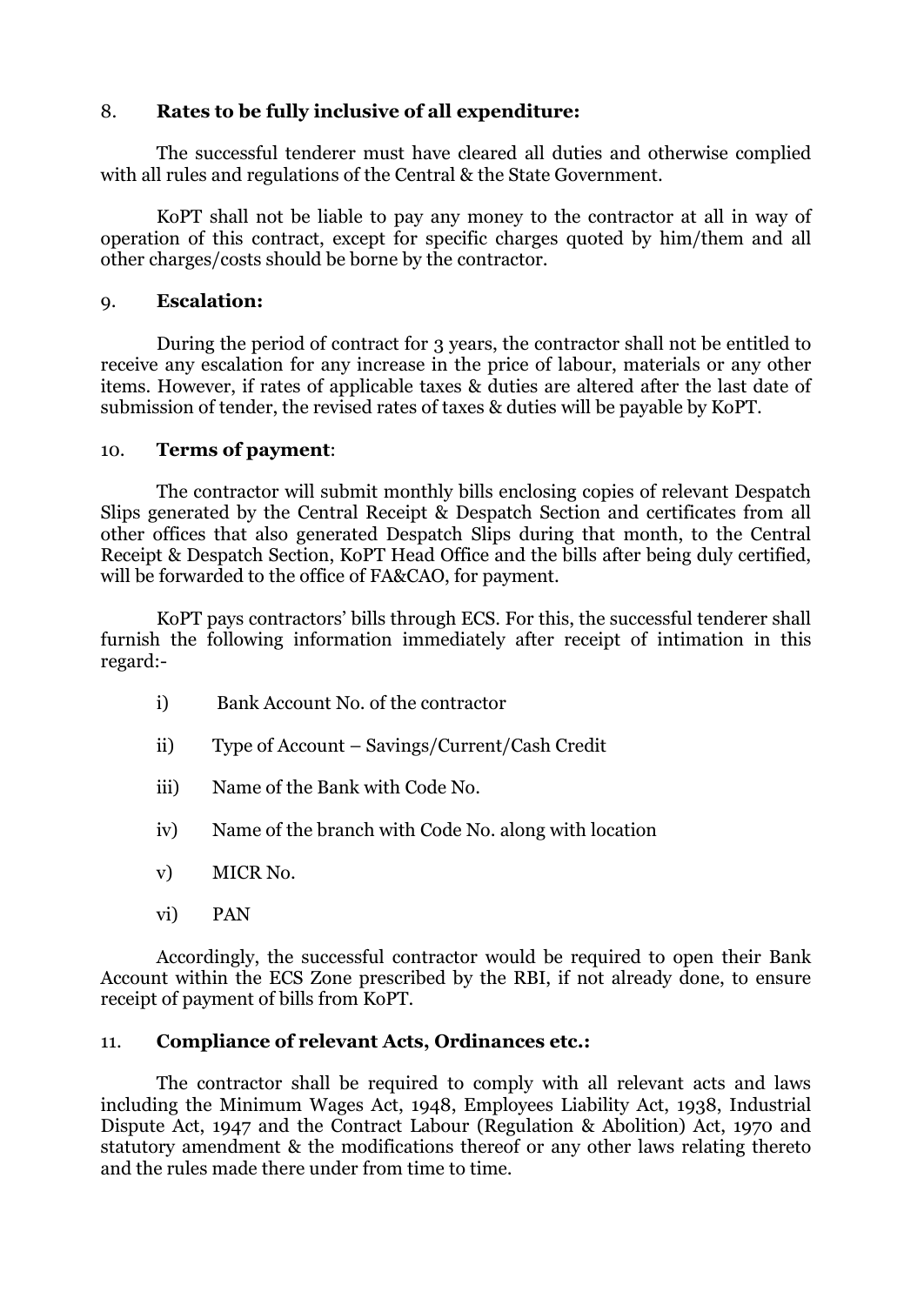It will be the duty of the contractor to abide by all the provisions of the Acts, Ordinances, Rules, Regulations, By-laws, procedures as are lawfully necessary in the execution of the works. The contractor will be fully responsible for any delay, damage, etc. and shall keep KoPT indemnified against all penalties and liabilities of any kind for non-compliance or infringement of any kind, for non-compliance or infringement of any such Act, Ordinance, Rules, Regulations, By-laws and Procedures etc.

The contractor shall indemnify KoPT against payment to be made under or for the observance of the laws aforesaid without prejudice to his right to claim indemnity from his Sub-contractors.

The Regulations aforesaid shall be deemed to be a part of this contract and any breach thereof shall be deemed to be a breach of this contract.

#### 12. **Dispute:**

In the event of any dispute, question or difference arising during the contractual period or during any other time, as to any matter connected with or arising out of the contract, the decision of the Chairman, KoPT shall be final and binding upon all parties.

All disputes will be subject to the jurisdiction of High Court at Calcutta only.

#### 13. **Formal Work Order**:

Formal Work Order will be placed on the successful tenderer after receiving confirmation as to the deposit of the Security Deposit.

#### 14. **Damage & loss to private property & injury to workmen**:

The contractor(s) shall at his (their) own expenses reinstate and make good to the satisfaction of KoPT and pay compensation for any injury, loss or damage accrued to any property or rights whatever including property and rights of KoPT (or Agents/servants or employees of KoPT), the injury, loss of damage arising out of or in any way in connection with the execution or purported execution of the contract(s) and further, the contractor(s) shall indemnify KoPT against all claims enforceable against KoPT (or any Agent, servant or employees of KoPT) or which would be so enforceable against KoPT where KoPT is a private person, in respect of any such injury (including injury resulting to death), loss or damage to any person whomsoever or property including all claims which may arise under the workmen's compensation Act or otherwise.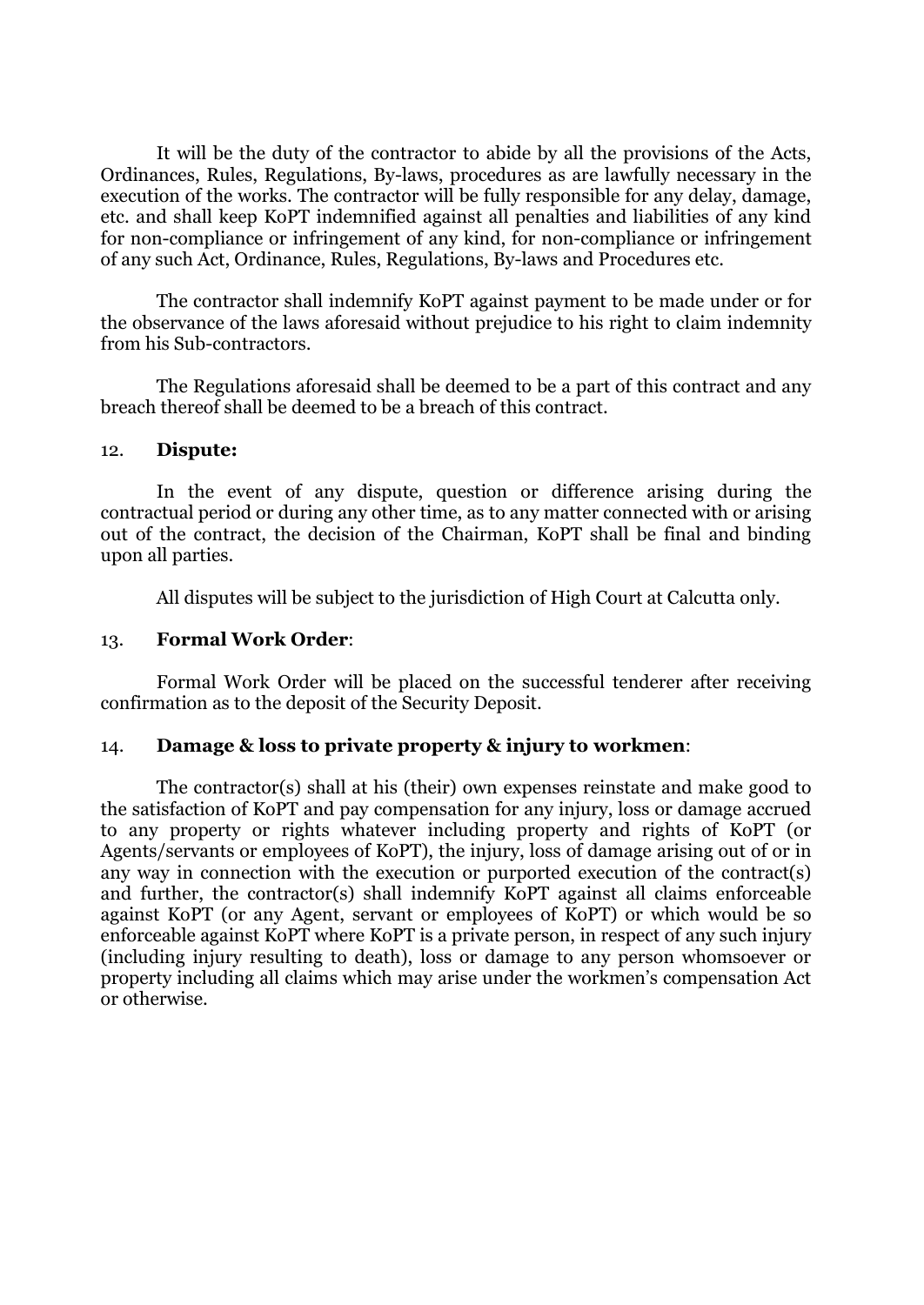#### 15. **Details of documents sent**:-

On an average, the following numbers of documents are sent every month –

| <b>Name of the offices</b><br>from where the<br>contractor would                                                                                                                                                                                                                                                                                                            | <b>Name of destination</b>                         | Avg. number of<br>documents sent every<br>month |
|-----------------------------------------------------------------------------------------------------------------------------------------------------------------------------------------------------------------------------------------------------------------------------------------------------------------------------------------------------------------------------|----------------------------------------------------|-------------------------------------------------|
| receive and deliver<br>documents                                                                                                                                                                                                                                                                                                                                            |                                                    |                                                 |
| Central<br>$\&$<br>Receipt<br>Despatch Section, Head<br>Office                                                                                                                                                                                                                                                                                                              | Different offices at dock<br>area                  | 1200                                            |
| 51 C. G. R. Road<br><b>CMM's Office</b><br><b>Centenary Hospital</b><br><b>HSD</b><br>Dock Welfare Office<br>Training<br>Hide<br>Road<br>Institute<br><b>Taratala Welfare Office</b><br>CRO's Office<br>$HM(P)$ 's Office<br>$HM(R)$ 's Office<br>DM's Office<br>MM's Office<br>ES's Office<br><b>SBR's Office</b><br>Fairfield<br>TM's Office<br><b>PSO</b><br><b>CDLB</b> | Central Receipt & Despatch<br>Section, Head Office | 2080                                            |
|                                                                                                                                                                                                                                                                                                                                                                             |                                                    |                                                 |

Please note that the number of documents shown above is indicative and may vary widely, without any notice to the contractor. The total No. of documents on a given day may be higher/lower than the above figures and contractor should be in a position to deliver the same, as per agreed rates, terms and conditions. The above list of offices is **not an exhaustive one**.

# 17. **Reporting of Representative:**

The contractor shall depute one of his representatives at the office of Secretary, KoPT during 10 a.m. and 12 noon on every Monday (in case Monday is a holiday for KoPT, then Tuesday) during the contractual period, for proper co-ordination. No extra charges shall be paid for this.

# 18. **Evaluation criteria of the price bids:**

The tenderers will have to quote only monthly (month means "Calendar month") charge for delivery of documents amongst the offices/quarters enumerated in clauses 2(I) & 2 (II) of 'Special Conditions of Contract'. Taxes & duties, on the last date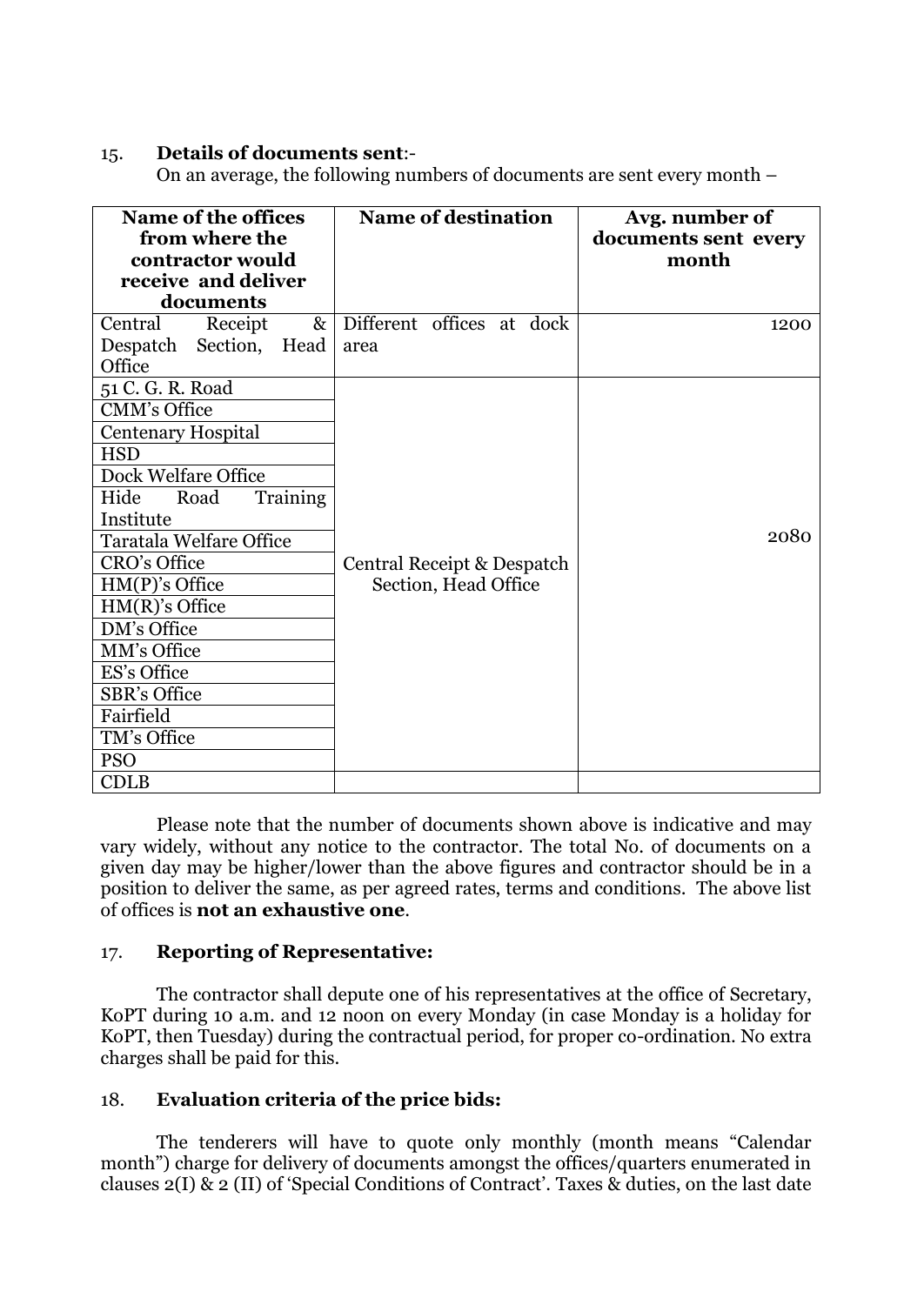of submission of tender, as and if applicable, should be indicated separately. In other words, KoPT would only pay the monthly charge to be quoted by the contractor, irrespective of number of documents the contractor will be required to deliver. Statutory rates and taxes such as Service Tax, etc; if applicable, will be paid by the trustee as per prevailing rates at that time in addition to the monthly charges.

The successful tenderer will be the firm for which the monthly charge will be the least.

\*\*\*\*\*\*\*\*\*\*\*\*\*\*\*\*\*\*\*\*\*\*\*\*\*\*\*\*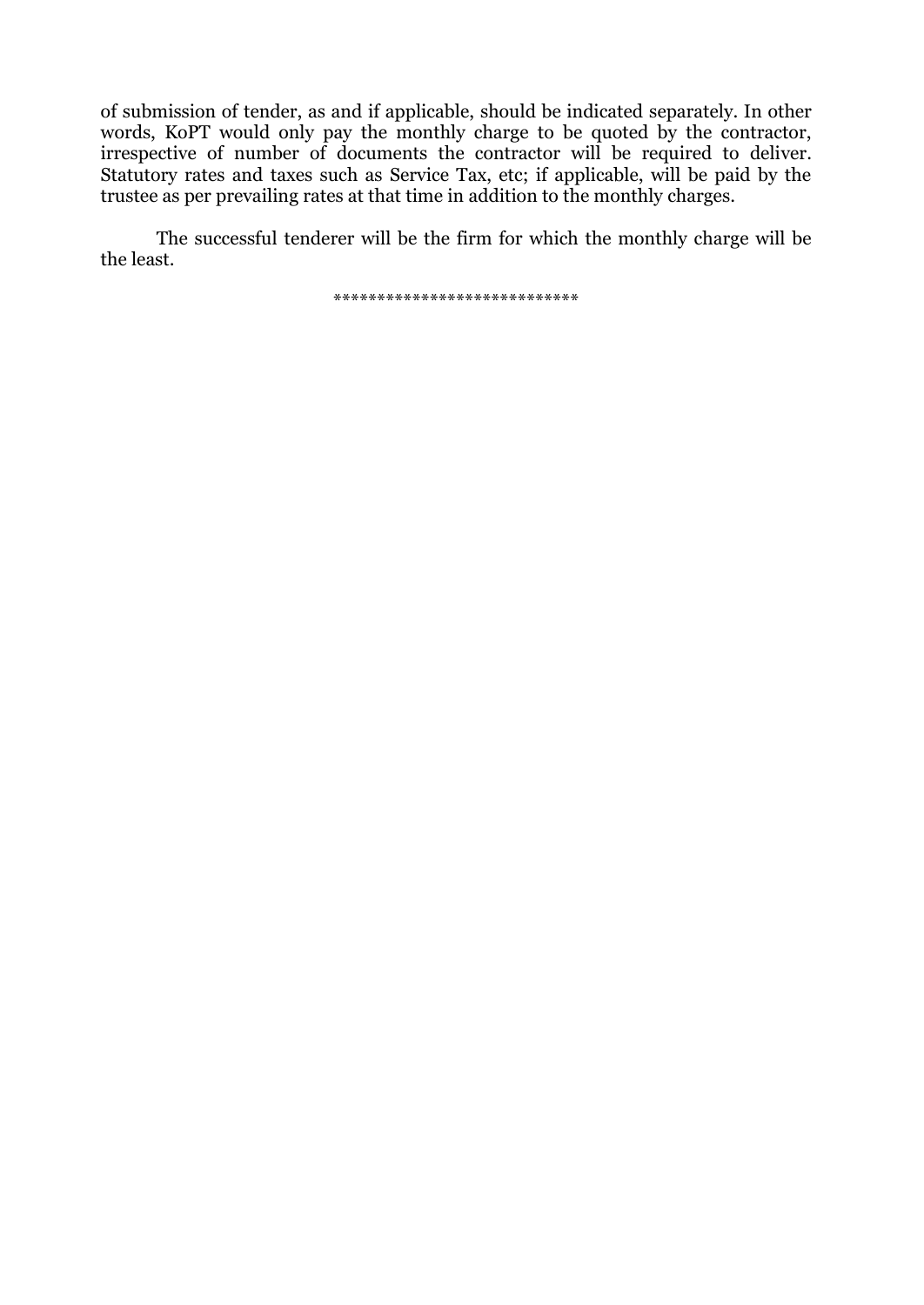# **Bill of Quantity**

| <b>Nature of charge</b>                                                                                                                                                                                                                                             | Amount<br>(in Rs. per<br>month) | <b>Total (in Rs. Per</b><br>month) [in words] |
|---------------------------------------------------------------------------------------------------------------------------------------------------------------------------------------------------------------------------------------------------------------------|---------------------------------|-----------------------------------------------|
| A                                                                                                                                                                                                                                                                   | B                               | Н                                             |
| All inclusive monthly (month<br>means "Calendar month")<br>charge for delivery<br>of<br>documents amongst the<br>offices/quarters enumerated in<br>clauses $2(I)$ & $2(II)$ of 'Special<br>Conditions of Contract',<br>irrespective of number of such<br>documents. |                                 |                                               |
| Service Tax applicable on date<br>(%)                                                                                                                                                                                                                               |                                 |                                               |
| Total on date of submission                                                                                                                                                                                                                                         |                                 |                                               |

with address official seal

\_\_\_\_\_\_\_\_\_\_\_\_\_\_\_\_\_\_\_\_\_\_\_\_\_\_\_\_\_\_

\_\_\_\_\_\_\_\_\_\_\_\_\_\_\_\_\_\_\_\_\_\_\_\_\_\_\_\_\_\_

\_\_\_\_\_\_\_\_\_\_\_\_\_\_\_\_\_\_\_\_\_\_\_\_\_\_\_\_\_\_ \_\_\_\_\_\_\_\_\_\_\_\_\_\_\_\_\_\_\_\_\_\_\_\_\_\_\_\_\_

Signature of the witness along Signature of the Tenderer along with

Date: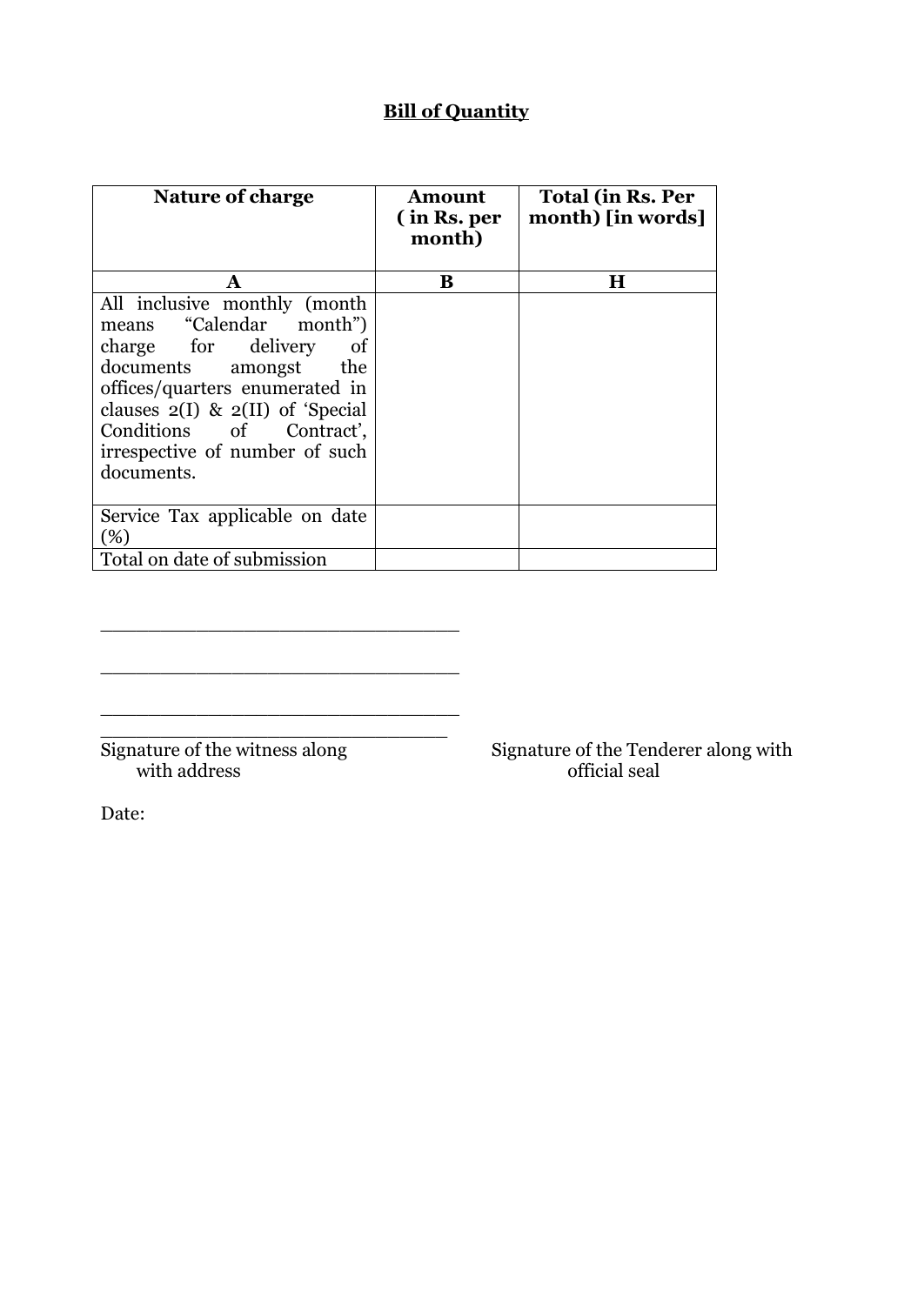**Draft Proforma of Bank Guarantee (Performance Bond) in lieu of cash Security Deposit, to be issued by the Kolkata Branch, as the case may be, of any nationalised Bank of India on Non-Judicial Stamp Paper worth at least Rs. 50/-**

To,

The Board of Trustees For the Port of Kolkata.

In consideration of the Board of Trustees of the Port of Kolkata, a body corporate duly constituted under the Major Port Trust Act, 1963 (Act 38 of 1963), having agreed to exempt Shri/ Messrs ………………………………………………, a Proprietary/Partnership/Limited/Registered Company, having its Registered Office at…………………………………………………… (hereinafter referred to as "The Contractor") from cash payment of Security Deposit under the terms and conditions of a contract made between the Trustees and the Contractor for ………………………………………………………………….(write the name of the work as per Work Order) in terms of the Work Order No………………………. dated………...............(hereinafter referred to as "the said contract"), for the due fulfillment by the contractor of all the terms and conditions contained in the said contract, on submission of a Bank Guarantee for Rs.…………………… (Rupees…………………………………………), we,………………...………… Branch, Kolkata, do, on the advice of the contractor, hereby undertake to indemnify and keep indemnified the Trustees to the extent of the said sum of Rs……………………… (Rupees……………………………...………………). We,…………………………...…………………Branch, Kolkata, further agree that if a written demand is made by the Trustees through any of its officials for honoring the Bank Guarantee constituted by these presents, We,…………………………,………Branch, Kolkata, shall have no right do decline to cash the same for any reason whatsoever and shall cash the same and pay the sum so demanded to the Trustees within a week from the date of such demand by an A/c. Payee Banker's Cheque drawn in favour of "Kolkata Port Trust", without any demur. Even if there be any dispute between the contractor and the Trustees, this would be no ground for us,.............................. (Name of Bank), ………………….. Branch, Kolkata, to decline to honour the Bank Guarantee in the manner aforesaid. The very fact that We,……………………………………..Branch, Kolkata, decline or fail or neglect to honour the Bank Guarantee in the manner aforesaid shall constitute sufficient reason for the Trustees to enforce the Bank Guarantee unconditionally without any reference, whatsoever, to the contractor.

2. We,………………………………………… Branch, Kolkata, further agree that a mere demand by the Trustees at anytime and in the manner aforesaid, is sufficient for us,............................................................................... Branch, Kolkata, to pay the amount covered by this Bank Guarantee in full and in the manner aforesaid and within the time aforesaid without reference to the contractor and no protest by the contractor, made either directly or indirectly or through Court, can be valid ground for us,…………………………………Branch, Kolkata, to decline or fail or neglect to make payment to the Trustees in the manner and within the time aforesaid.

3. We,……………………………………Branch, Kolkata, further agree that the Bank Guarantee herein contained shall remain in full force and effect, during the period that is taken for the due performance of the said contract by the contractor and that it shall continue to be enforceable till all the dues of the Trustees under and/or by virtue of the terms and conditions of the said contract have been fully paid and its claim satisfied and/or discharged in full and/or till the Trustees certify that the terms and conditions of the said contract have been fully and properly observed/fulfilled by the contractor and accordingly, the Trustees have discharged the Bank Guarantee, subject however, that this guarantee shall remain valid upto and inclusive of ………………day of ……………………..2015 and subject all so that the provision that the Trustees shall have no right to demand payment against this guarantee after the expiry of 6 (six) calendar months from the expiry of the aforesaid validity period upto………………………..or any extension thereof made by us,…………………………………..Branch, Kolkata, in further extending the said validity period of this Bank Guarantee on Non-Judicial Stamp Paper of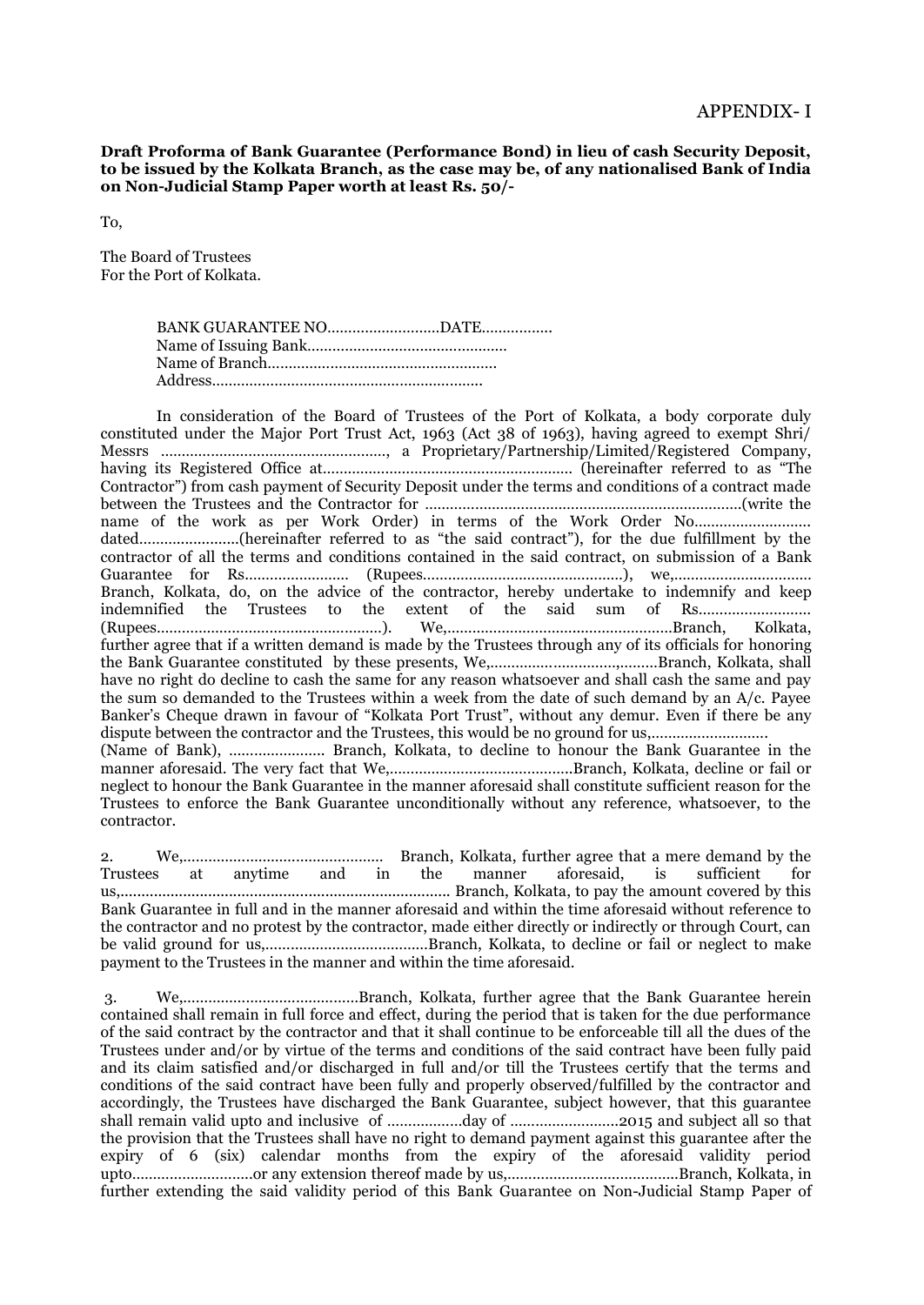appropriate value, as required/determined by the Trustees, only on a written request by the Trustees to the contractor for such extension of validity of this Bank Guarantee.

4. We,…………………………………….Branch, Kolkata, further agree that, without our consent and without affecting in any manner our obligations hereunder, the Trustees shall have the fullest liberty to vary from time to time any of the terms and conditions of the said contact to extend the time for full performance of the said contract including fulfilling all obligations under the said contract or to extend the time for full performance of the said contract including fulfilling all obligations under the said contract by the contractor or to postpone for any time or from time to time any of the powers exercisable by the Trustees against the contactor and to forebear or enforce any of terms and conditions relating to the said contract and We,…………………..……………….Branch, Kolkata, shall not be relieved from our liability by reason of any such variation or extension being granted to the contractor or for any fore-bearance, act or commission on the part of the Trustees or any indulgence by the Trustees to the contractor or by any such matter or thing of whatsoever nature, which under the law relating to sureties would, but for this provision, have effect of so relieving us,………….…………………………Branch, Kolkata.

5. We,……………………………….Branch, Kolkata, lastly undertake not to revoke this Bank Guarantee during its currency except with the previous consent of the Trustees in writing.

| (Duly constituted attorney for and on behalf of) |
|--------------------------------------------------|
|                                                  |
|                                                  |
|                                                  |

(Official seal of the Bank)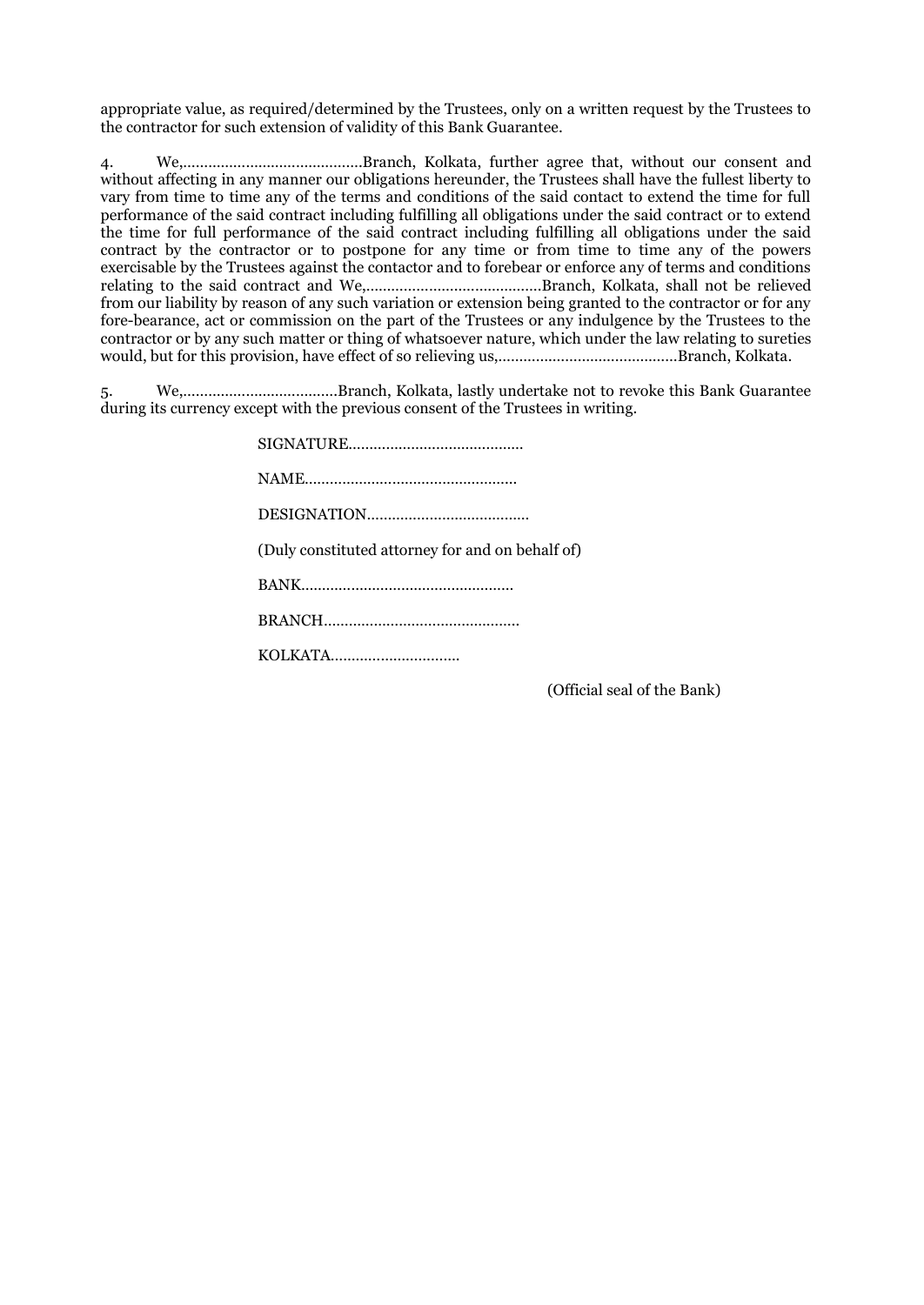# **To be filled up by the Tenderer**

| $\mathbf{1}$          | Name of the Tenderer                             | ٠         |   |
|-----------------------|--------------------------------------------------|-----------|---|
| $\mathcal{D}_{\cdot}$ | Address of the Tenderer                          | $\bullet$ | . |
|                       |                                                  |           |   |
| 3.                    | Address of the Kolkata<br>office of the Tenderer | ٠         |   |
|                       |                                                  |           |   |

4. Name, Telephone Nos. of the contact persons of the aforesaid office at Kolkata :-

|              | <b>Name</b> | <b>Cellular</b><br><b>Phone</b><br>No. | <b>Residential</b><br>Tel. No. | <b>Office</b><br>Tel. No. | Fax No. | e.mail ID |
|--------------|-------------|----------------------------------------|--------------------------------|---------------------------|---------|-----------|
| a            |             |                                        |                                |                           |         |           |
| $\mathbf b$  |             |                                        |                                |                           |         |           |
| $\mathbf{c}$ |             |                                        |                                |                           |         |           |

| Telephone No. of the Kolkata<br>5.<br>مffice) |                               |  |  |
|-----------------------------------------------|-------------------------------|--|--|
| -6                                            | Fax no. of the Kolkata Office |  |  |

\_\_\_\_\_\_\_\_\_\_\_\_\_\_\_\_\_\_\_\_\_\_\_ Signature of the Tenderer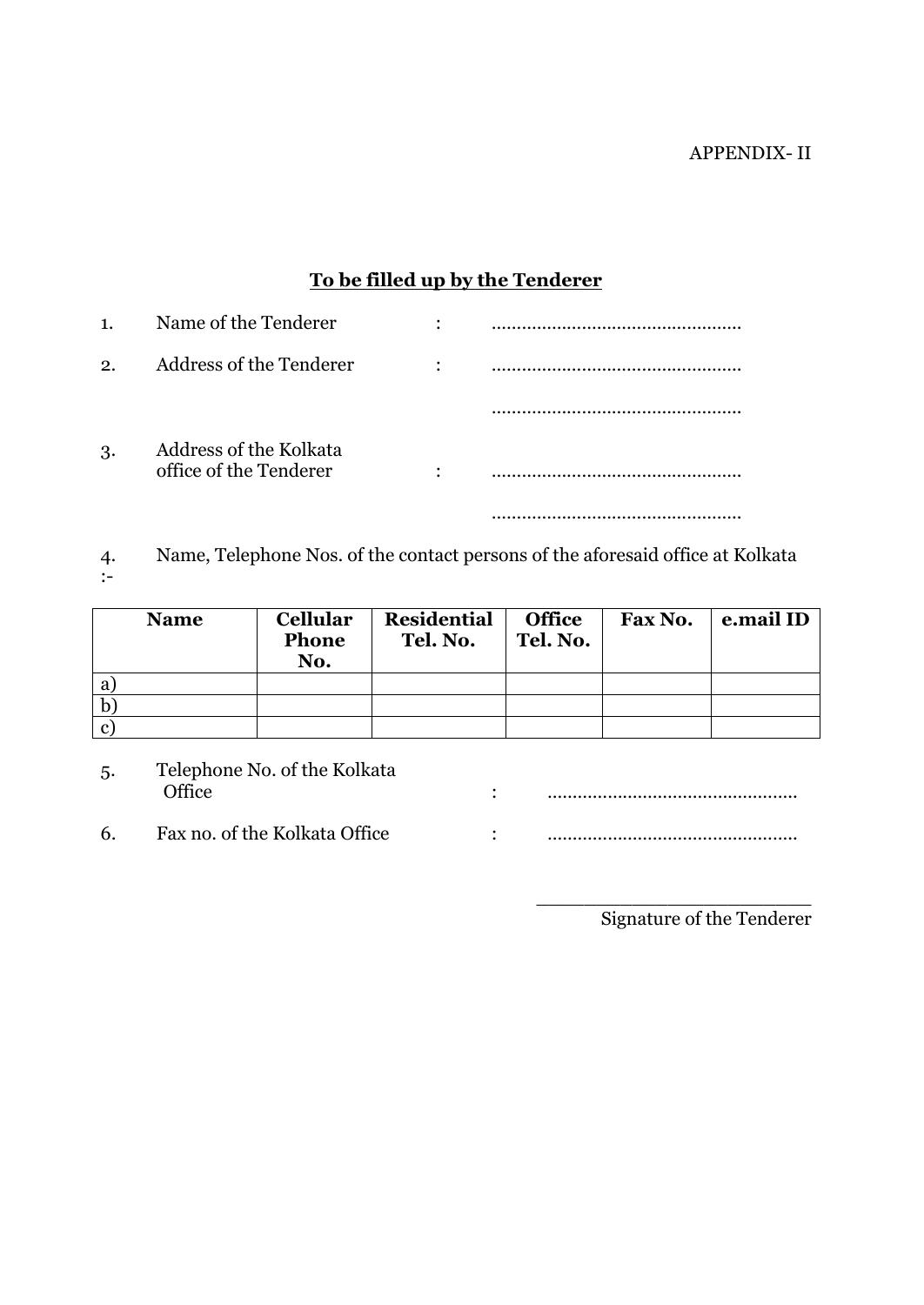APPENDIX- III

The Secretary Kolkata Port Trust 15, Strand Road Kolkata-700 001

Dear Sir,

# Sub: **Unqualified acceptance of the terms & conditions enumerated in Tender No.Admn/T/135 dated 19.02.2015 regarding 'Engagement of Agency for providing Messenger Service**'

I/we hereby accept all the terms & conditions as enumerated in the tender document bearing No. **Admn/T/135 dated 19.02.2015** regarding 'Engagement of Agency for providing Messenger Service', subject to the decisions taken in the Pre-bid meeting held on 21.04.2015.

> .............................................. (Signature of the tenderer)

................................................ (official Stamp of the tenderer)

.............................................. .............................................. Address of the tenderer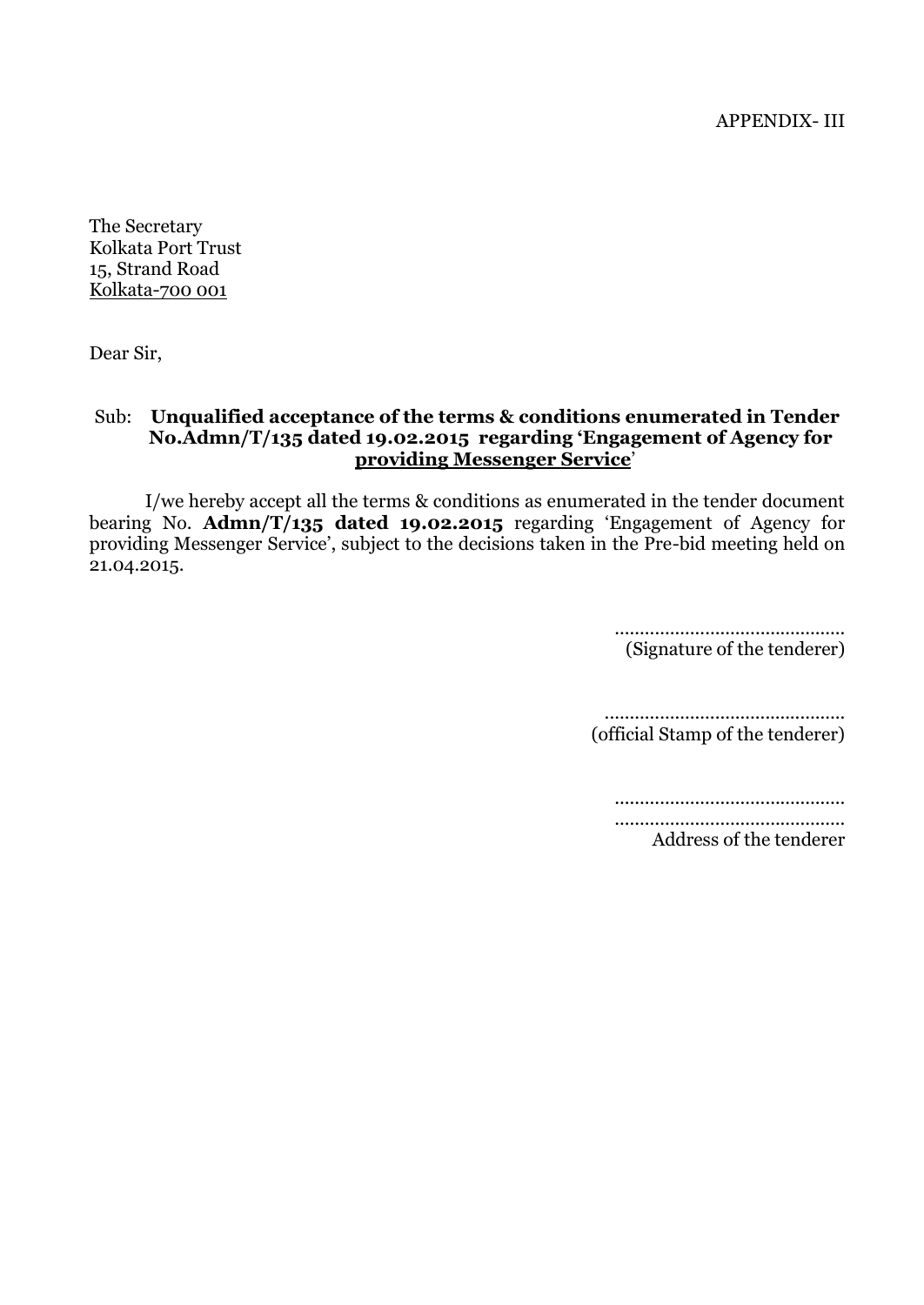APPENDIX- IV

# **On Rupees Ten Non-Judicial Stamp Paper.**

# **BEFORE THE 1ST CLASS JUDICIAL MAGISTRATE AT ………..**

# **AFFIDAVIT**

I………………………………. son of …………………………… aged about…….. year, by faith ………………… , by occupation …………… residing at …………., do hereby solemnly affirm and declare as follows:-

1. **THAT** I am the proprietor/Partner of ……………. Having office at ………………. and carrying on business on the said name and style.

2. **THAT** my aforesaid Firm is exempted from E.S.I. Act and the said Firm has no valid E.S.I. Registration.

3. **THAT** the present affidavit is to be filed before the Kolkata Port Trust as per the Clause No.8 of the Tender Notice **No.Admn/T/135 dated 19.02.2015 regarding 'Engagement of Agency for providing Messenger Service**' **of General Administration Department of KoPT Head Office, for a period of 36 months from the date of placement of work order.**

4. **THAT** the statements made above are all true to the best of my knowledge and belief.

**DEPONENT**

**Identified by me**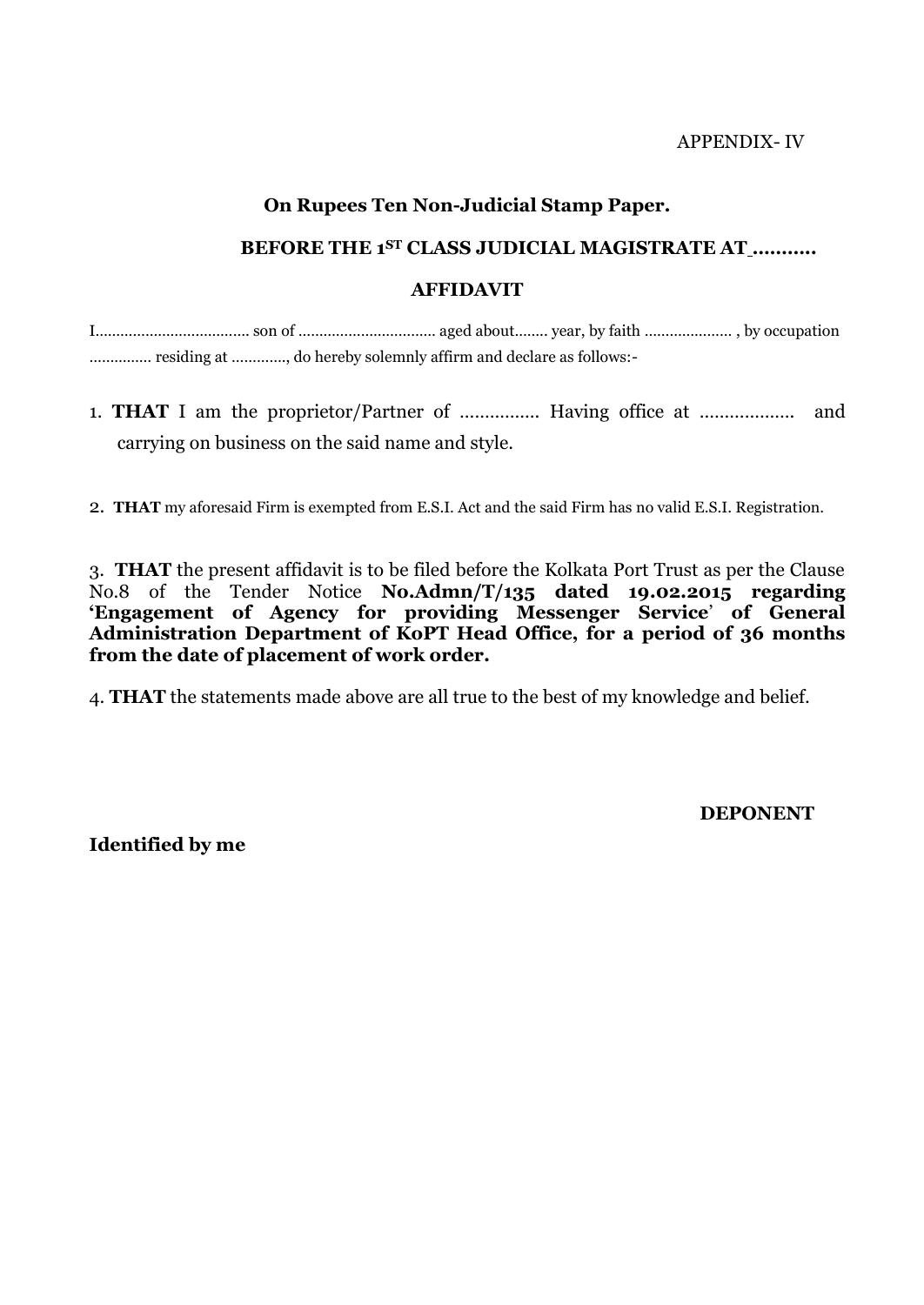#### **On Rupees Fifty Non-Judicial Stamp Paper. INDEMNITY BOND**

| BY THIS BOND I, Shri/Smt.                                                              |     |                             | son of     |
|----------------------------------------------------------------------------------------|-----|-----------------------------|------------|
| Shri/Smt.                                                                              |     | residing                    | at         |
|                                                                                        |     | bv                          | occupation |
|                                                                                        | the | Partner/Proprietor/Director |            |
| having office at                                                                       |     |                             | am a       |
| tenderer under General Administration Department, Kolkata Port Trust (A Statutory Body |     |                             |            |

under MPT Act, 1963).

2. WHEREAS, the said Kolkata Port Trust had asked the every tenderer, who is not covered under E.S.I. Act or exempted to furnish an Indemnity Bond in favour of General Administration Department, Kolkata Port Trust against all damages and accidents to the Labourer of Tenderer/Contractor.

3. NOW THIS BOND OF INDEMNITY WITNESSETH THAT the tenderer/contractor named herein above shall indemnity the Kolkata Port Trust against all damages and accidents occurring to the Labourers of the Tenderer/Contractor as demanded by the Kolkata Port Trust and which shall be legal and/or claimed by the Kolkata Port Trust during the execution of the work stated in the NIT No. **Admn./T/135 dated 19/02/2015.**

4. AND the Contractor hereunder agree to indemnify and at all times keep indemnified the Kolkata Port Trust and its administrator and representative and also all such possible claim or demand for damages and accidents.

|                        |  |  | <b>Signature of the Indemnifier</b> |  |
|------------------------|--|--|-------------------------------------|--|
| <b>Sureties:</b>       |  |  |                                     |  |
| 1. Signature:          |  |  |                                     |  |
| Name:                  |  |  |                                     |  |
| <b>Address:</b>        |  |  |                                     |  |
| 2. Signature:<br>Name: |  |  |                                     |  |
| <b>Address:</b>        |  |  |                                     |  |
| <b>Witnesses:</b>      |  |  |                                     |  |
| Signature:             |  |  |                                     |  |
| Name:                  |  |  |                                     |  |
| <b>Address</b>         |  |  |                                     |  |
|                        |  |  |                                     |  |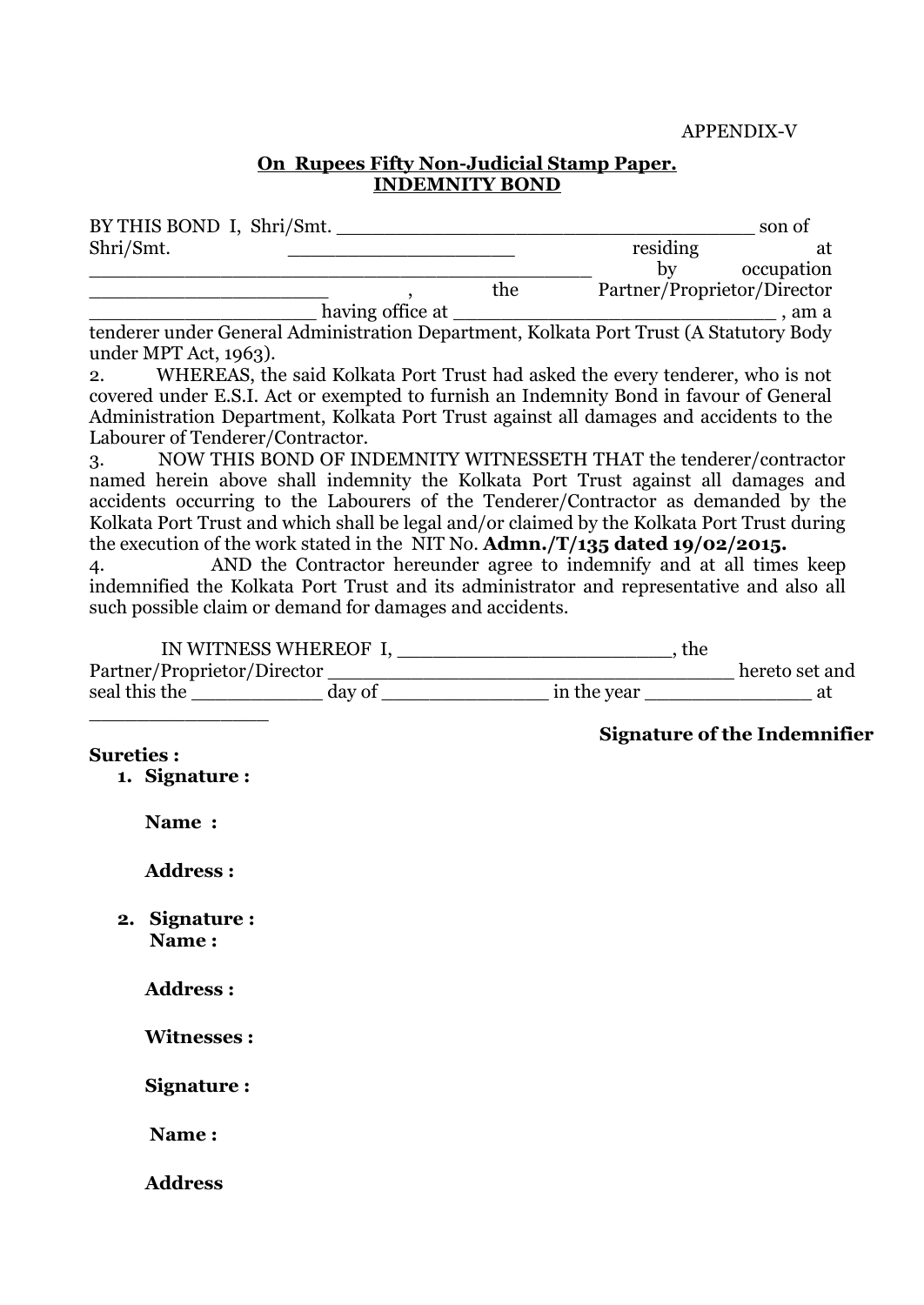| 1.               | Name of the Certifying Authority:                                                                                                                                 |  |
|------------------|-------------------------------------------------------------------------------------------------------------------------------------------------------------------|--|
| 2.               | Name of the work:                                                                                                                                                 |  |
| 3.               | Name of the Contractor:                                                                                                                                           |  |
| $\boldsymbol{4}$ | Schedule date of commencement<br>and completion of the work as per<br>Work Order:                                                                                 |  |
| 5.               | Date of actual commencement of<br>work & date of actual completion :                                                                                              |  |
| 6.               | i) If there is time overrun, whether<br>delay is due to the contractor<br>(Yes/No.):<br>ii) If yes, what is the extent of<br>delay attributable to the contractor |  |
| 7.               | Sanctioned Tender value & Actual<br>value executed:                                                                                                               |  |
| 8.               | Quality of work<br>(Excellent/satisfactory/poor):                                                                                                                 |  |
| 9.               | Remarks (If any) :                                                                                                                                                |  |

# **(Proforma of Performance certificate/credential of works)**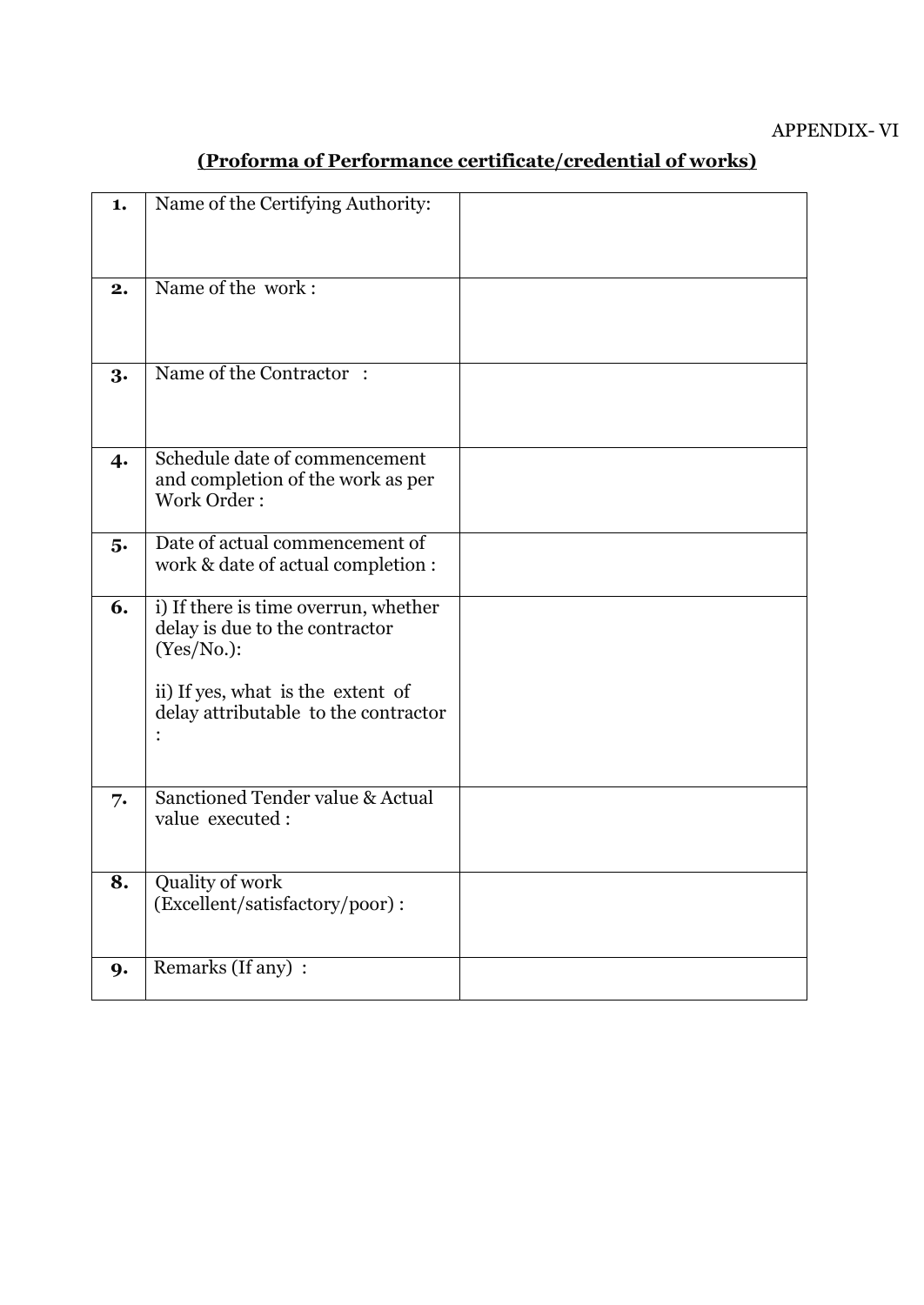#### **THE BOARD OF TRUSTEES FOR THE PORT OF KOLKATA**

#### **FORM OF TENDER**

#### **NIT NO ADMN./T/135 DATED 19.02.2015.**

. The Secretary, Kolkata Port Trust, Kolkata- 700001.

Witness :

I/We ..................................................................**……………………………………**..

of ......... ....................................................................................................………………………………………….

having examined the site of works, and read the Specifications, General & Special Conditions of Contract and Conditions of Tender, hereby tender and undertake to execute and complete all the works required to be performed in accordance with the Specification, Bill of Quantities, General & Special Conditions of Contract prepared by or on behalf of the Trustees and at the rates & prices set out in the annexed Bill of Quantities for 36 (thirtysix) months (including preliminary time) from the date of order to commence the work and in the event of our tender being accepted in full or in part, I/We also undertake to enter into a Contract Agreement in the Form hereto annexed with such alterations or additions there to which may be necessary to give effect to the acceptance of the Tender and incorporating such specification, Bill of Quantities and Special & General Conditions of Contract and I/We hereby agree that until such Contract Agreement is executed the said Specifications, Bill of Quantities, Conditions of Contract and the Tender, together with the acceptance thereof in writing by or on behalf of the Trustees shall be the contract.

THE TOTAL AMOUNT OF TENDER Rs. ..................................................

(Rupees in words)...............................................................................................................................

 **......................................................................................................................**

I/We require ................................................................ days preliminary time to arrange and procure the materials required by the work from date of acceptance of tender before I/We could commence the work.

I/We have deposited with KOLKATA PORT TRUST, a sum of **................**.................vide Pay Order/Demand Draft No...**........**...........dt**.................**.of..**....................**.............................(name of Bank) as Earnest Money.

I/We agree that the period for which the tender shall remain open for acceptance shall not be less than four months.

Signature of Tenderer (Seal of the Tenderer)

| Signature   |                    |           |             |  |
|-------------|--------------------|-----------|-------------|--|
| Name        | (In Block Letters) | Tenderer: | Name of the |  |
| Address:    |                    |           |             |  |
|             |                    |           | Dated:      |  |
| Occupation: |                    | Address:  |             |  |